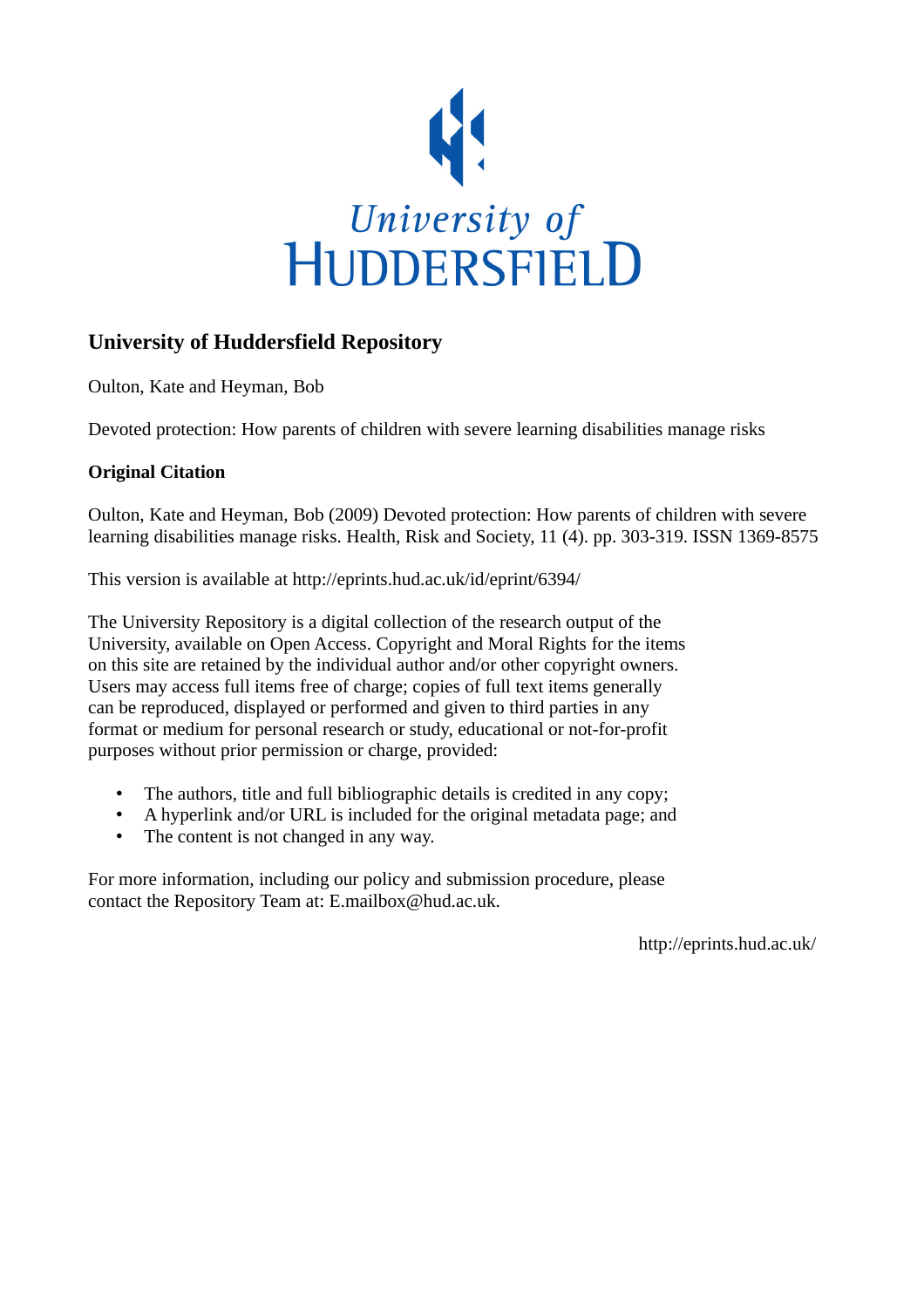Oulton K. and Heyman B. (2009) Devoted Protection: How children with severe learning disabilities manage risks. Health, Risk & Society, **11**, 313-319.

Devoted protection: How parents of children with severe learning disabilities manage risks.

Kate. L. Oulton, Centre for Nursing and Allied Health Professions Research, Great Ormond Street Hospital, London.

Bob Heyman, Centre for Health & Social Care Research, University of Huddersfield, Huddersfield.

Acknowledgements:

The research on which this paper is based was funded by the Research Advisory Board of Barts & the London NHS Trust as part of a PhD programme. The study was undertaken with the support of Islington Primary Care Trust, who received funding for this support from the NHS Executive. The views expressed are those of the authors, and not necessarily those of the any other party. The authors would like to thank the parents who took part in this study for giving up time to share their experiences and provide feedback about the findings.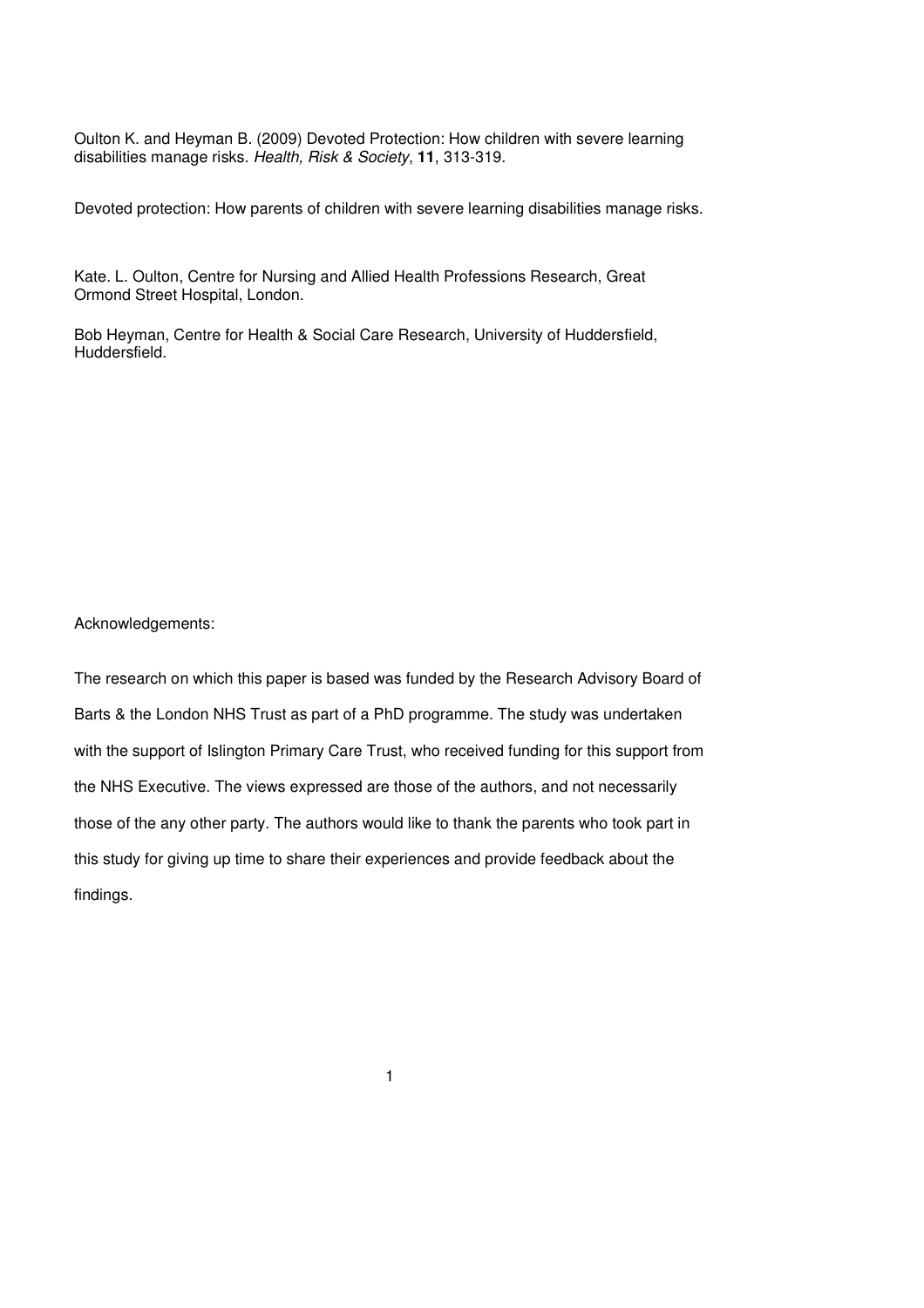Kate L Oulton Centre for Nursing and Allied Health Professions Research Level 7, Old Building Great Ormond Street Hospital Great Ormond Street **London** WC

0207 405 9200 ext 5504, **Oultok@gosh.nhs.uk**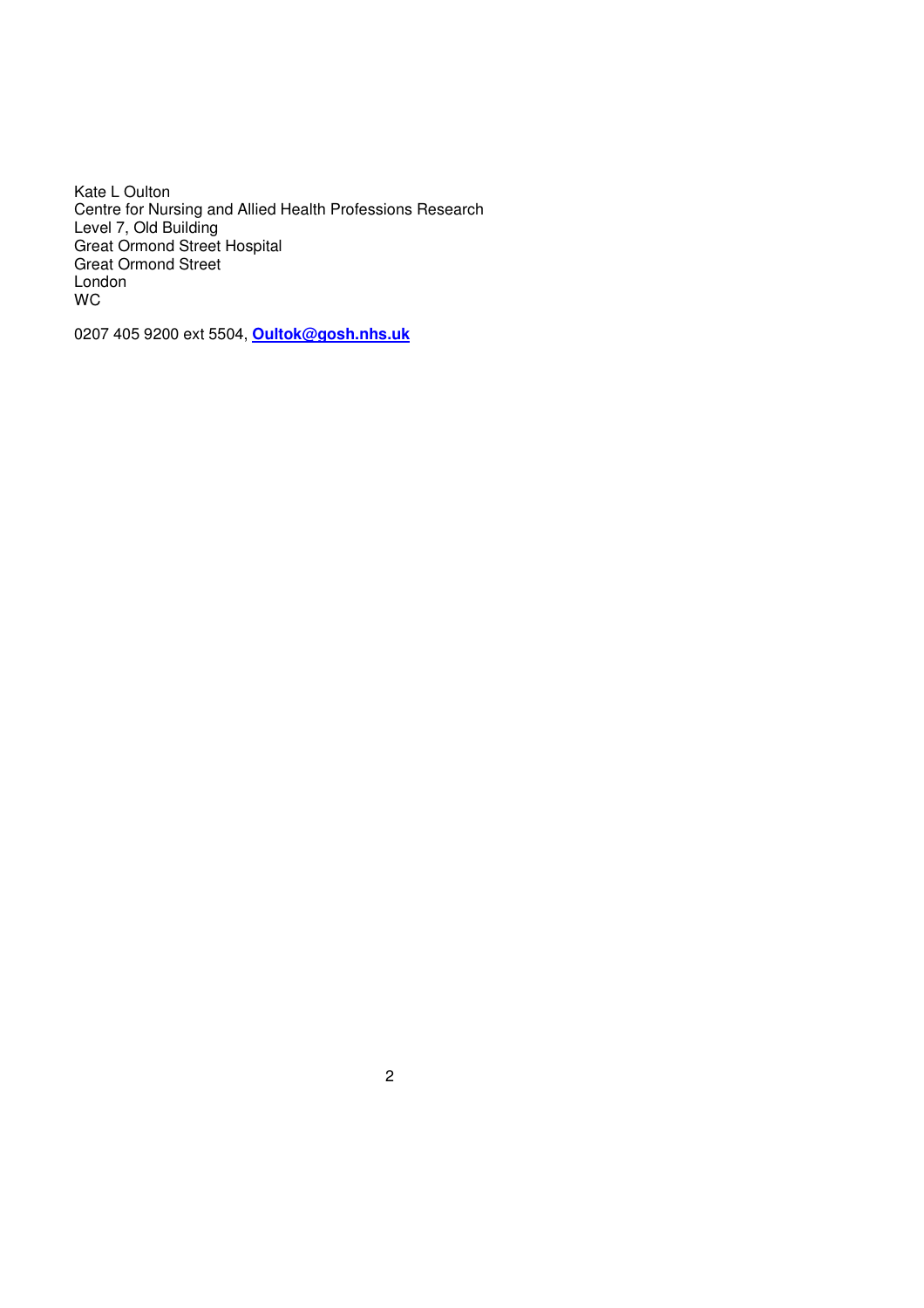Devoted protection: How parents of children with severe learning disabilities manage risks.

#### Abstract

This paper aims to explore the risk perceptions of parents caring for children who have severe learning disabilities and complex medical needs. The paper draws upon a qualitative study involving 20 parents, mostly mothers. The findings document the demanding care requirements which these parents had to meet. Parents viewed their role in terms of devoted vocation rather than meeting a burdensome obligation. This dedication interacted with heightened risk consciousness to fuel a sense of undelimited responsibility. Parents tended not to place sectoral or temporal boundaries around their responsibility for the care of their child. This approach was mediated by a prevailing but not universal mistrust of the caring capabilities of others. Although parents sometimes temporarily transferred caring duties to others, they usually retained a sense of anxious responsibility for such care, supervising or auditing the activities of other carers rather than delegating risk ownership. Trust was conferred on others only when they had demonstrated a good track record of care for the child, and were seen to have acquired detailed idiographic understanding of their individual complex needs. The findings can be understood in relation to a broader societal context of individualisation of responsibility.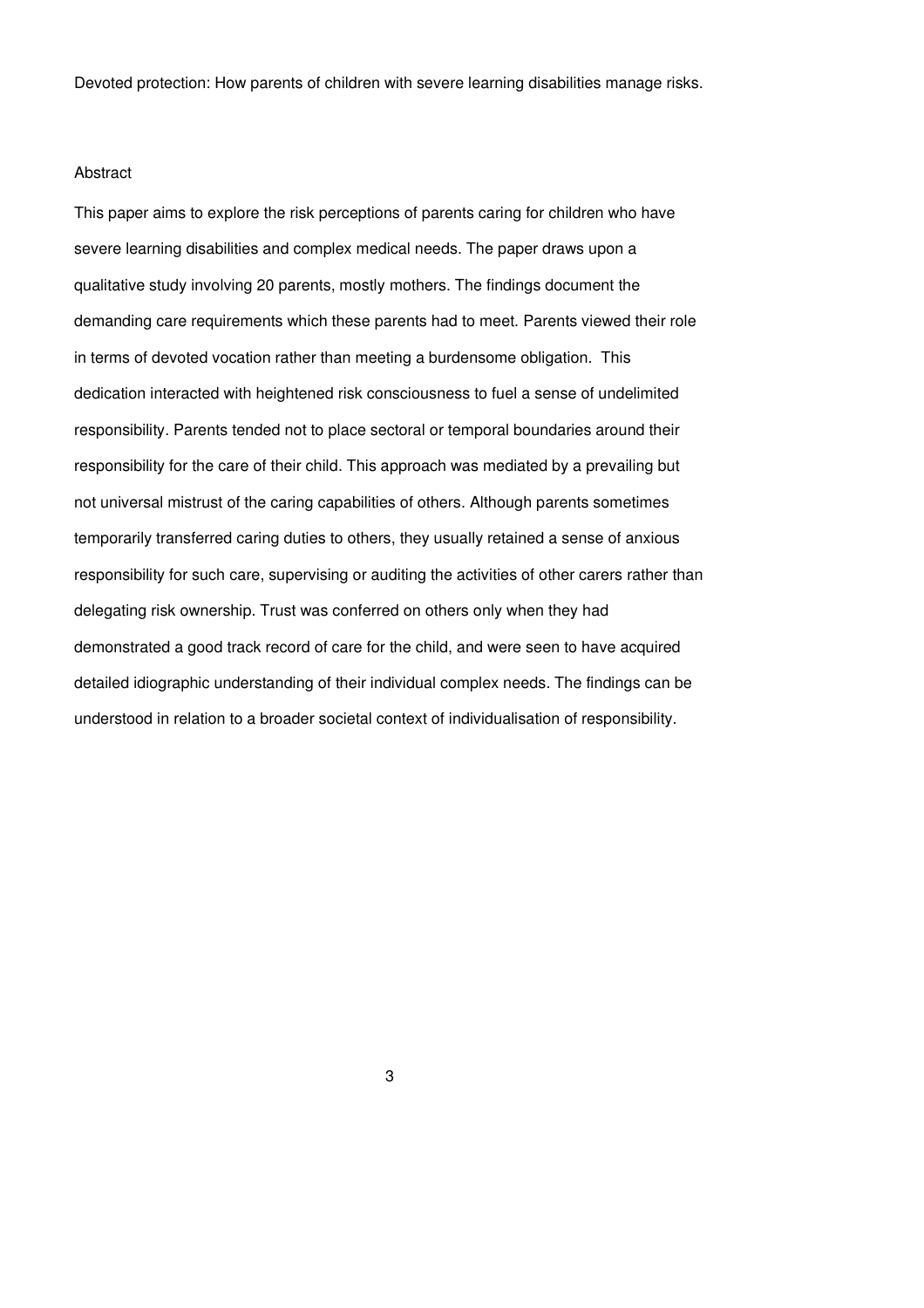## KEY WORDS

# Children with severe learning disabilities

Risk management

Individualisation

Responsibilisation

Qualitative research

Grounded theory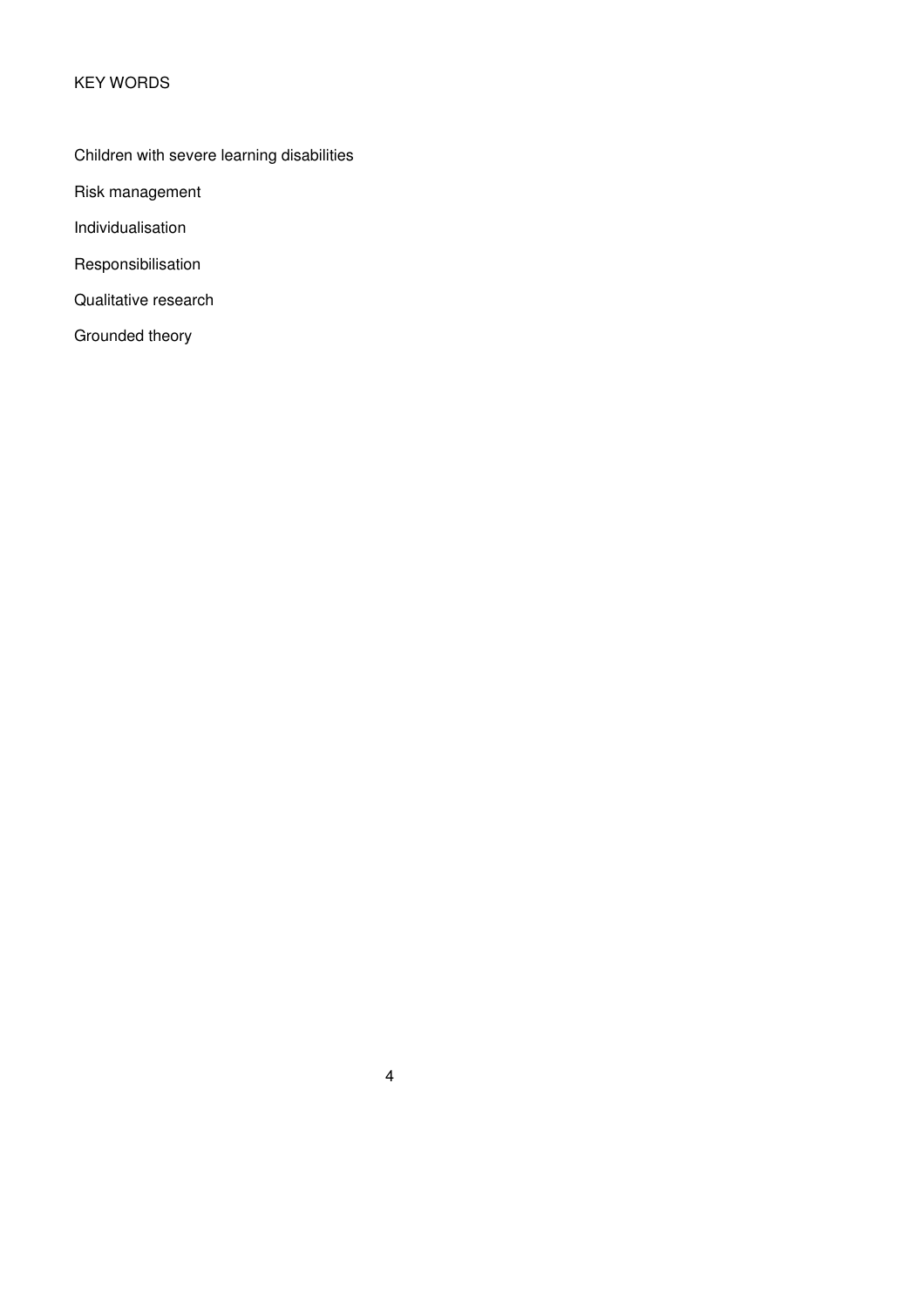Devoted protection: How parents of children with severe learning disabilities manage risks.

### INTRODUCTION

This paper analyses selected findings of a qualitative study designed to explore the experiences of parents, mostly mothers, caring for children with severe learning disabilities. From a medical perspective, the birth of such children tends to be viewed as a seriously adverse event. It will be argued that parents of children rejected this perspective, developing a sense of undelimited responsibility for the care of their child which was driven by mutually reinforcing dedication and risk consciousness. Parents tended not to place sectoral or temporal boundaries around their responsibility for their child, and attempted to retain risk ownership even when they shared care with others. This approach in turn generated further risks and adverse consequences.

Beck's (1992) well-known and controversial risk society thesis depicts a phase shift from modernity to late modernity involving tension between two transformations: firstly, a refocusing of concern from promoting technologically fuelled development to mitigating the complex risks arising from such development; and, secondly, individualisation, the redirection of responsibility for risk management from the collective to the personal level. More recently, Beck (2000) has emphasised the cultural rather than ecological roots of a heightened risk consciousness based on pervasive uncertainty about personal futures rather than global catastrophe (McGuigan, 2006, p. 215).

Risk consciousness and individualisation collide particularly intensely with respect to the safety and well-being of children, a central preoccupation of late modern societies.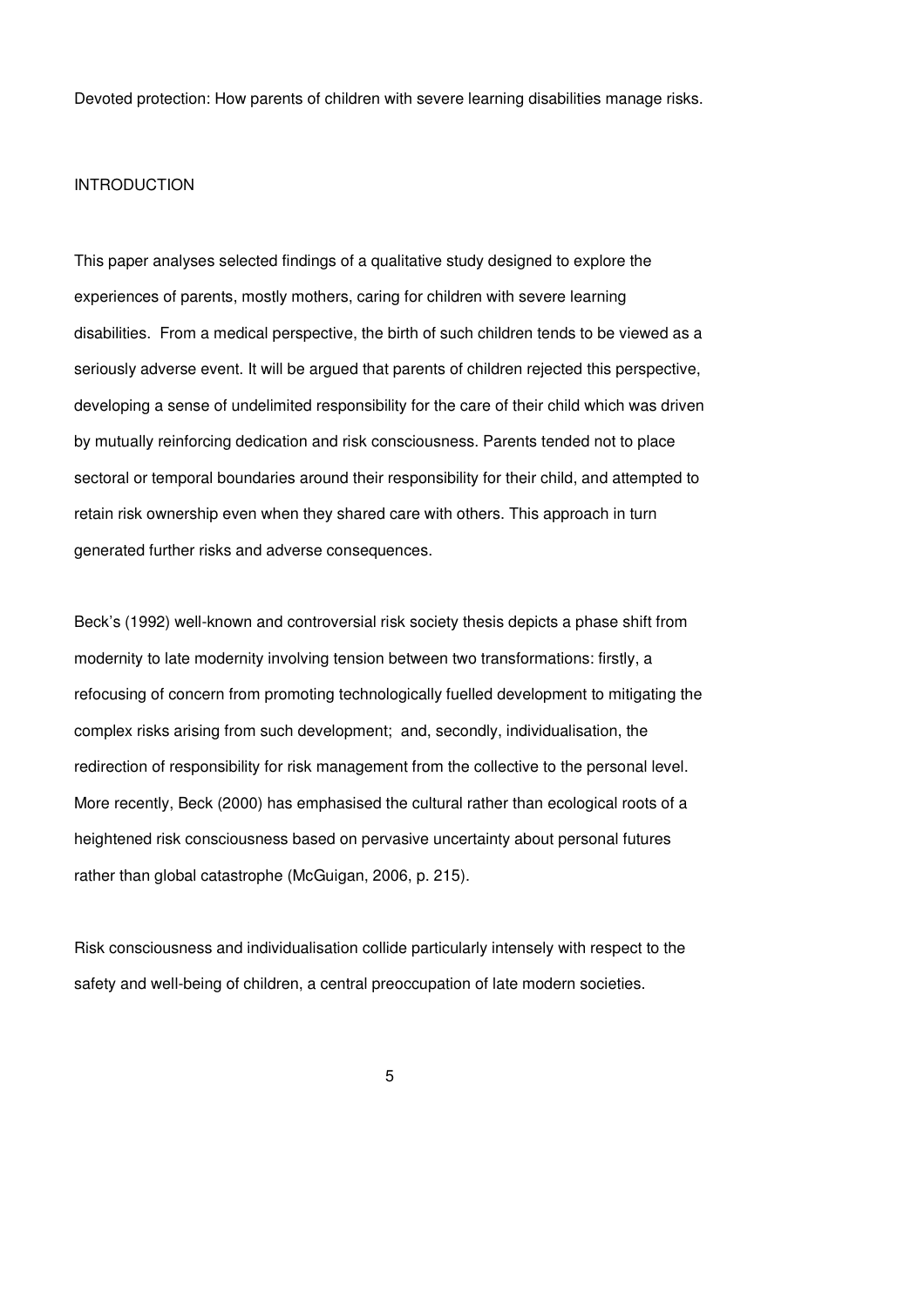Childhood in general is seen as more dangerous than it was in the past (Kelley, Hood, and Mayall 1998). An approach to risk dominated by fear of strangers has been dismissed as 'paranoid parenting' (Furedi, 2001). However, detailed qualitative analysis of how parents and children approach risks demonstrates that they adopt a more nuanced and varied approach to risk management. Autonomy and safety balances are negotiated in relation to consideration of specific circumstances, streetwise skills and the need to learn (Jenkins 2006).

Parents of children with serious disabilities are required to manage their child within a care ecology which has become highly individualised, providing a clear exemplar of Beck's thesis which has been little examined in the social science of risk literature. Parents were previously advised to send their child to live in mental handicap hospitals (Hall 1997), rarely seeing them again after they had been institutionalised (Oswin 1978). However, these children are now expected to live in the family home. In consequence, parents have become increasingly 'responsibilised' (Rose, 1999) for providing their personal and specialised care (Alaszewski and Manthorpe 1998; Beresford 1994; Kirk and Glendinning 1998; McKeever 1991). This individualisation of a very demanding caring role in turn raises new risk issues affecting parents and other children, not just the child with severe learning disabilities as will be illustrated below.

Epidemiological Evidence Concerning Risks to Children with Severe Learning Disabilities

The selection of risk concerns, both by the research community and parents, reflects wider social values (Douglas 1966). Research concerned with risks to children with disabilities has mostly focussed on abuse and unintentional injury. This collective choice perhaps reflect implicit prioritisation of child protection over the enrichment of child development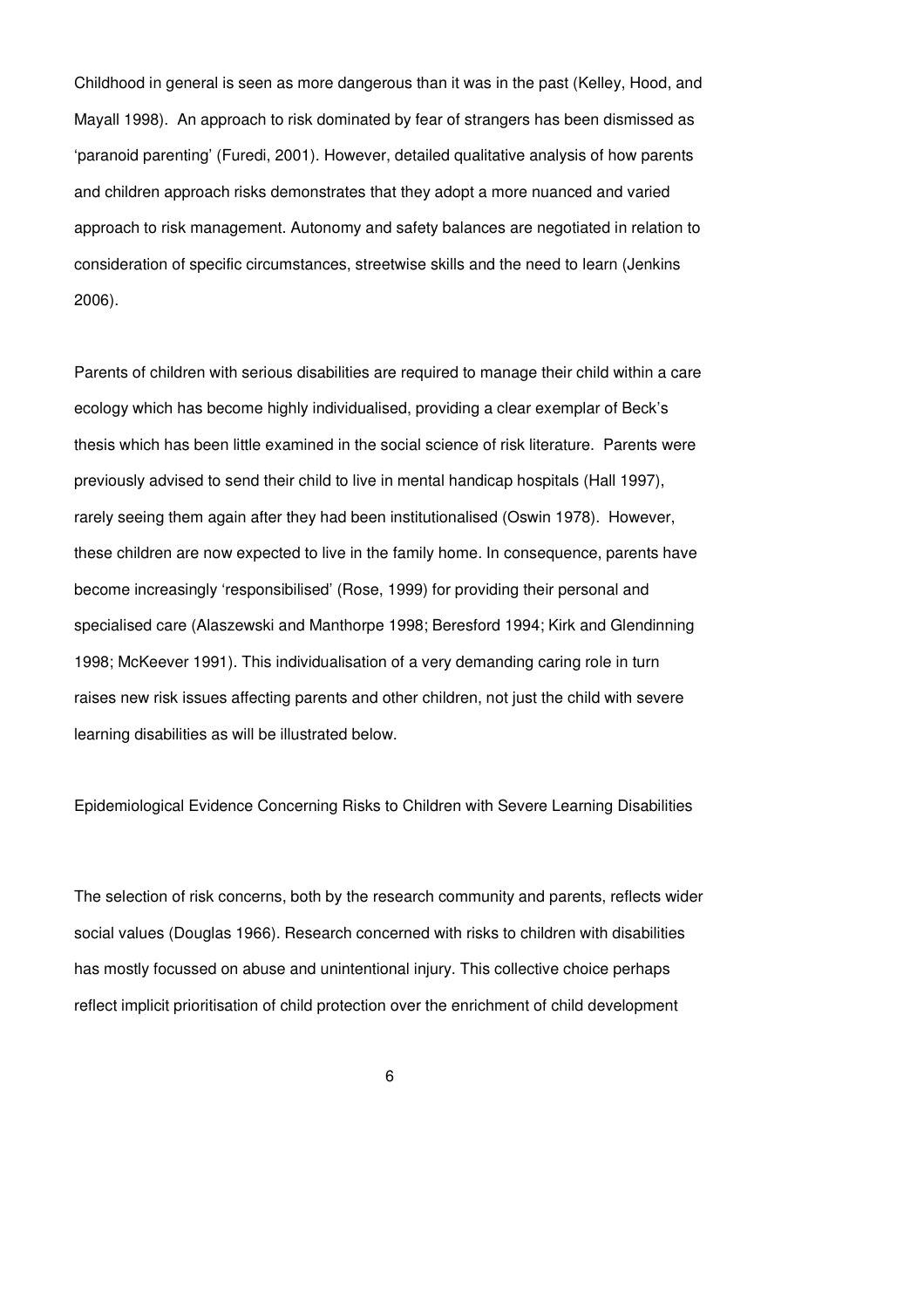opportunities. Research discussed below suggests that parents attend selectively to similar issues.

An extensive review of four decades of research documenting the abuse of disabled children (Westcott & Cross 1996) highlighted numerous methodological shortcomings in these studies, such as vague and inconsistent definitions of abuse. Issues related to the dependency of this population group further complicate definitional problems. Poor practices, for instance, inappropriate use of medication and inadequate treatment of pain may be tacitly tolerated (Cross 1998; NSPCC 2003), and therefore not categorised as abusive. Large-scale studies of abuse focussing on children with severe learning disabilities have not been undertaken. The best evidence derives from studies of children with any disability carried out in the USA (Crosse, Kaye, and Ratnofsky 1993; Sullivan and Knutson 2000) and the UK (Spencer et al. 2005). These studies have found incidences of abuse two to four times higher among children with disabilities than among non-disabled children. However, correlational studies cannot demonstrate causality even if other variables, inevitably selected, are controlled for. For example, the observed relationship might have arisen because abuse is more likely to be detected if a family is receiving services for a child with a disability.

Relative probabilities must always be interpreted in relation to absolute levels, sometimes not cited in study reports. The latter will, in turn, depend upon the operational definition of the event category under consideration. Research evidence suggests that the base rate for child abuse is high. Sullivan and Knutson (2000) undertook a detailed analysis of school, foster care review board and police databases. They estimated the prevalence of maltreatment to be 9% for non-disabled children and 31% for disabled children. Emotional abuse and neglect mostly involved family carers, whilst non-family members perpetrated 60% of sexual abuse offences.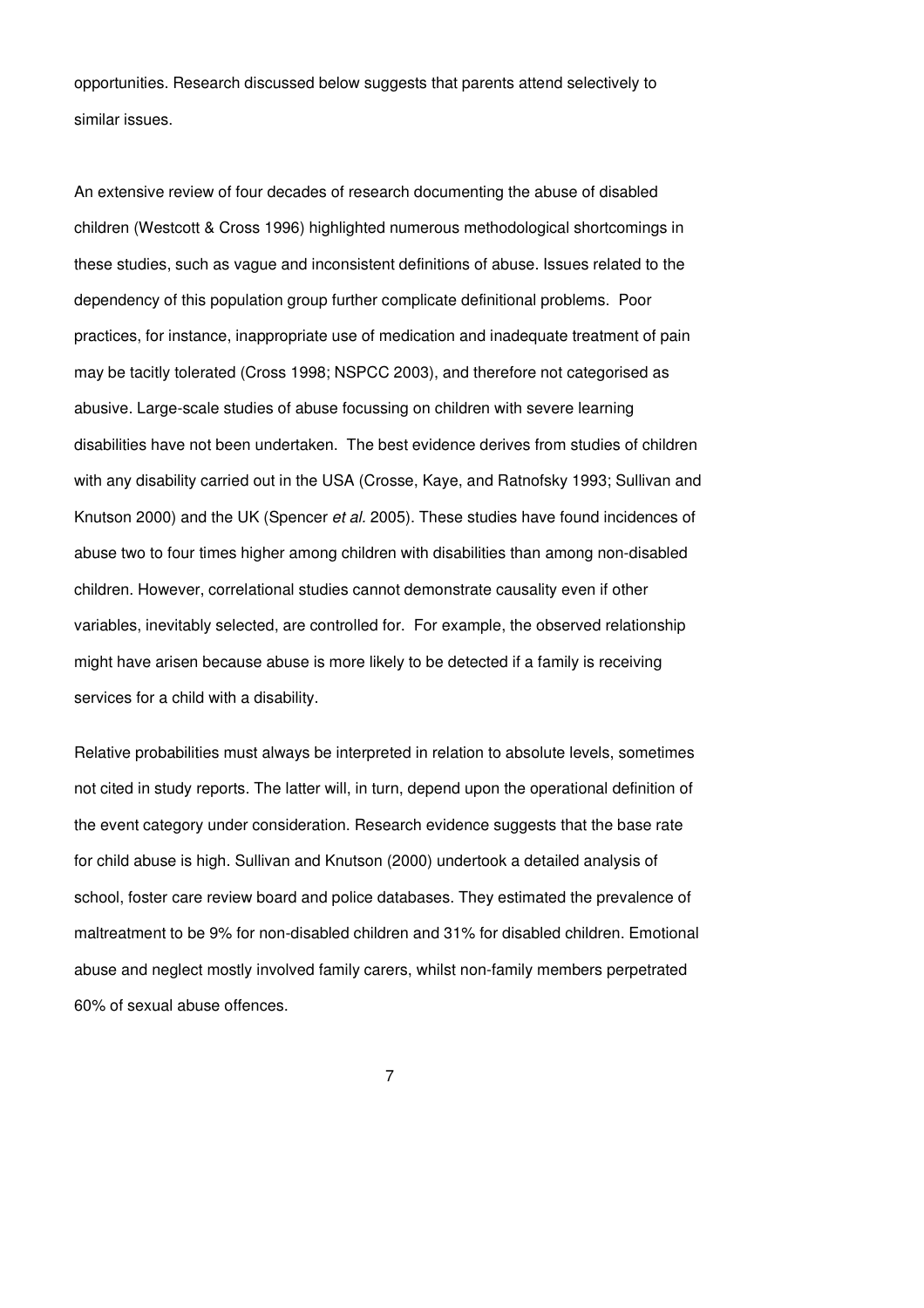The studies outlined above did not focus on specific forms of disability. However, consideration of their circumstances suggests that children with severe learning disabilities may face greater risk of abuse than do those with other disabilities. These circumstances include receipt of intimate personal care from multiple caregivers, restricted communication ability and impaired capacity to resist or avoid abuse (Briggs 1995; Cross 1998; NSPCC 2003). Moreover, behaviours suggestive of abuse may be mistakenly judged to be part of the child's disability (Paul and Cawson 2002). Suggested strategies for reducing the vulnerability of disabled children to abuse, such as safety awareness training and improved sex education (Briggs 1995), are unlikely to benefit children with severe learning disabilities. Evidence of their vulnerability comes from the finding that, with socioeconomic status and health indicators such as birth weight controlled for, children with moderate/severe learning disabilities were significantly more likely than others to be registered with a child protection agency (Spencer et al. 2005). However, a UK-wide survey (Cooke and Standen 2002) found that only 14% of local authorities could state how many abused children on their child protection register were disabled. Morris (1999) has argued that disabled children receive less attention from child protection services than do non-disabled children despite being at higher risk of abuse, making them doubly vulnerable.

### Risk of accidental injury

A second major research focus has been the risk of children with disabilities experiencing accidental injury. A large Australian study (Sherrard, Tonge, and Ozanne-Smith 2001) compared injury rates among 185 young people (5-29 yrs), with intellectual disabilities (the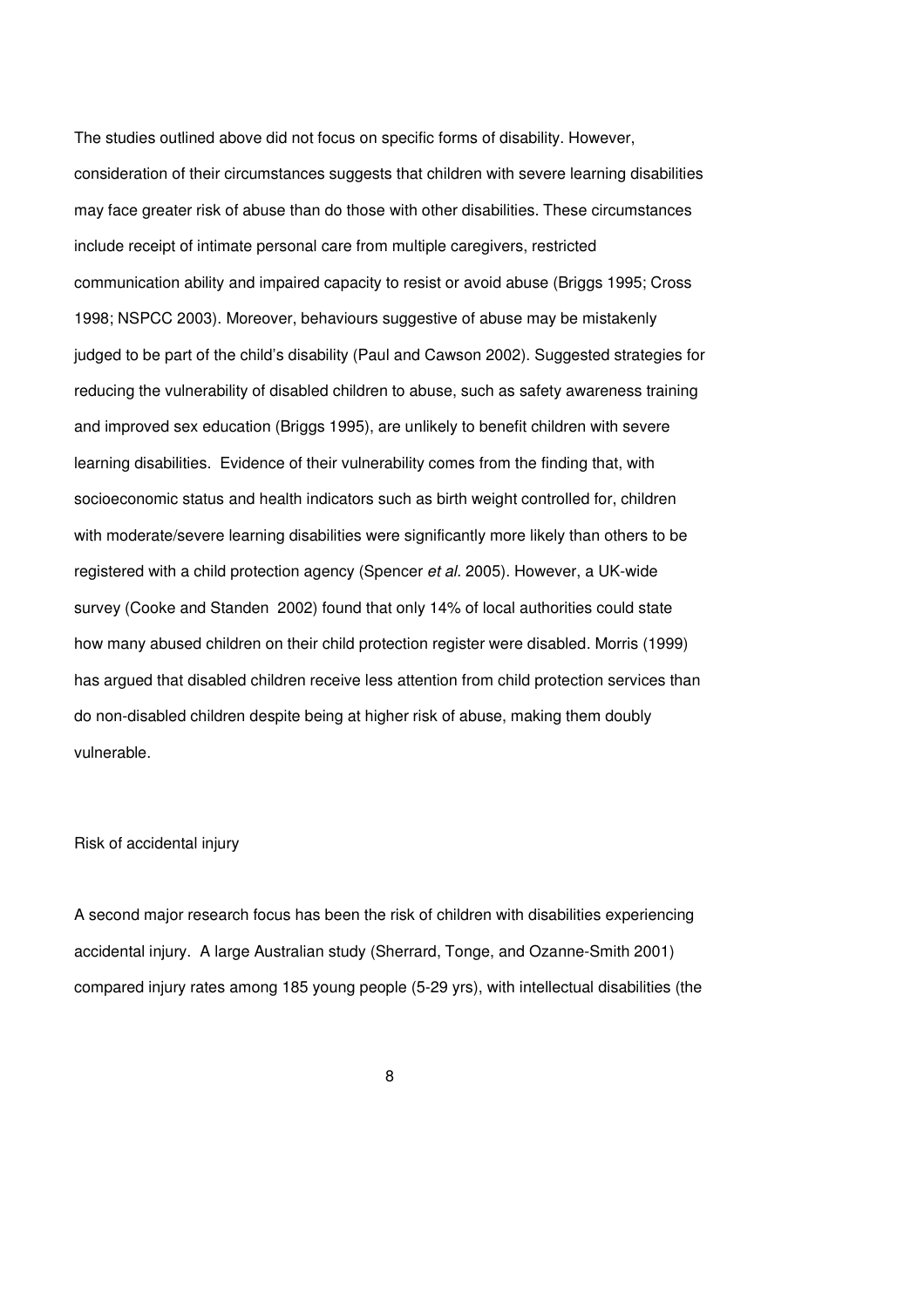internationally accepted term, equivalent to the term learning disabilities which is mostly used in the UK), with rates among people of a similar age who did not have intellectual disabilities. One third of the population sample were severe/profoundly disabled. The researchers found that young people with IDs were eight times more likely to die, and twice as likely to be injured, as a result of accidents than their non-disabled counterparts, with the highest rate (33%) for those whose ID was severe/profound. Increased risks of asphyxia, aspiration, drowning and falls in the learning disabled population largely accounted for their greater risk. Sherrard, Tonge, and Ozanne-Smith (2001) concluded that young people with IDs were six times more likely to be injured whilst receiving professional care, and almost twice as likely to be injured within the home as their nondisabled counterparts. The former finding might reflect, in part at least, the greater proportion of time that children with LDs spend with professional carers. Nevertheless it does suggest that professionally managed care environments can be places of relative danger rather than safety.

Paid Carer and Parental Perspectives on Caring for Children with Severe learning disabilities

The evidence presented above suggests that children with severe learning disabilities face higher risk of abuse and unintentional injury. This work provides the context for consideration of how paid and parental carers of such children identify, select and interpret risks. As always the 'virtual risk objects' (Van Loon, 2002, p54) which concern parents must be conceptually distinguished from the equally constructed risks selected for epidemiological research. Some partially relevant research has involved carers of adults with moderate learning disabilities, and has been concerned with the balance between safety and autonomy. Alaszewski and Alaszewski (2002 p57) noted that current literature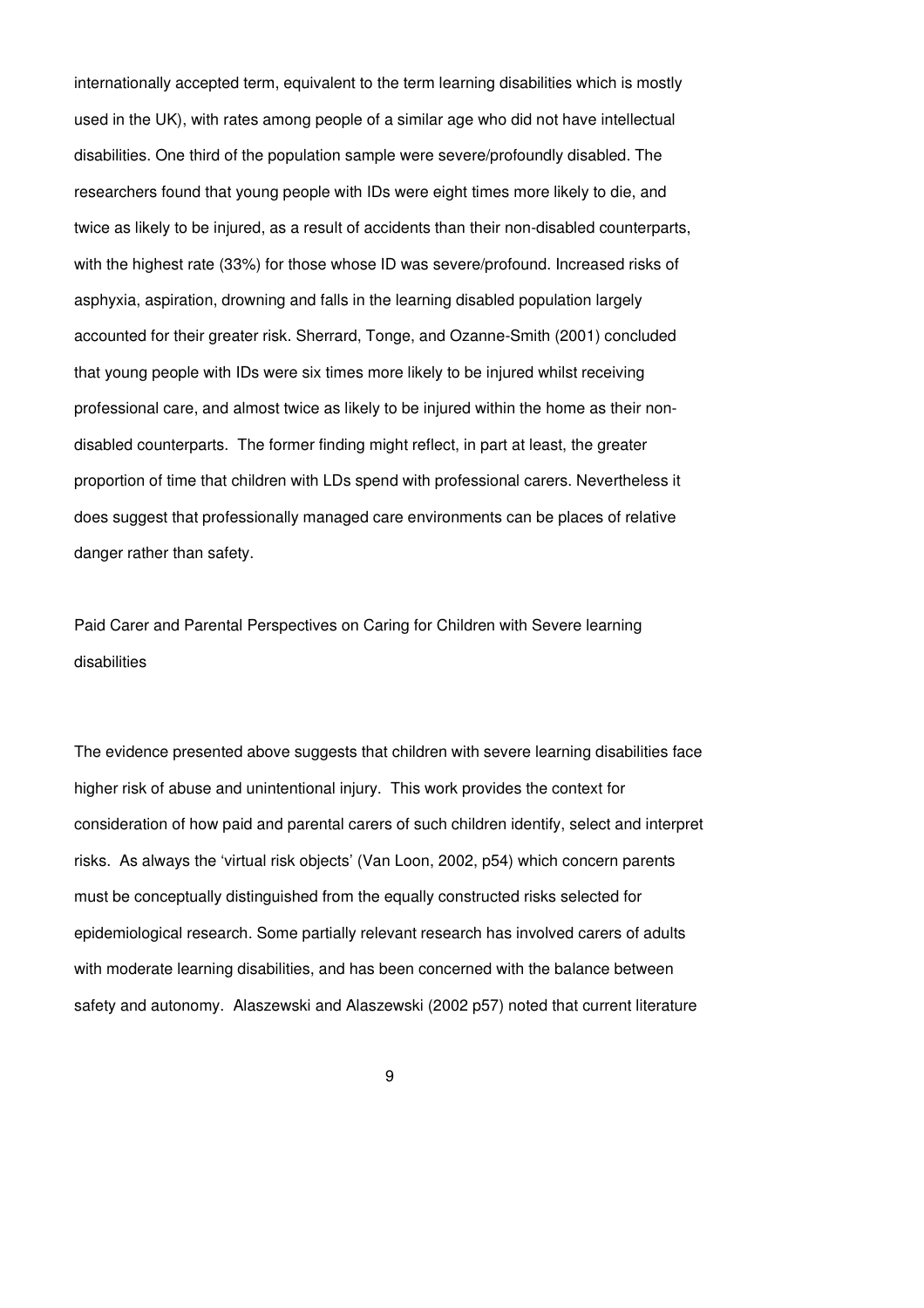often expresses a stereotypical view which represents the learning disabled adult to as wanting the right to take risks, against the wishes of risk-averse parents. Heyman and Davies (2006) argue that professional and researcher depictions of family carers as overprotective implicitly presuppose that safety concerns cannot be rationally justified. They and adults with moderate learning disabilities adopt complex, varied approaches to risk management, involving balances between autonomy and safety However, parents of children with learning disabilities belong to a risk-conscious culture, and have to take into account the greater vulnerability of children with LDs, as documented above.

Little is known about how parents view the safety/autonomy dilemma for a child with severe learning disabilities. Because such children may never develop any sense of danger (Burke and Cigno 2000; Sellars 2002) parental protectiveness in response to perceived dangers may be anticipated. Nevertheless, an acceptable range from autonomy to safety can be identified in some areas. Leaving the child with other carers reduces the child's dependence on parental support but requires them to cope with parental absence. Allowing even a small amount of mobility increases the child's personal autonomy but requires acceptance of increased risk. The present paper will explore parental approaches to assessing and managing risks for a child with severe learning disabilities in qualitative detail.

### METHODOLOGY

Data were collected in 2003-2004, primarily through individual interviews with the principal parental carer of a child with SLDs. Focus group interviews were also undertaken in order to enable participants to draw on others' experiences, and give feedback on provisional findings. A grounded theory methodology (Strauss and Corbin 1998) informed by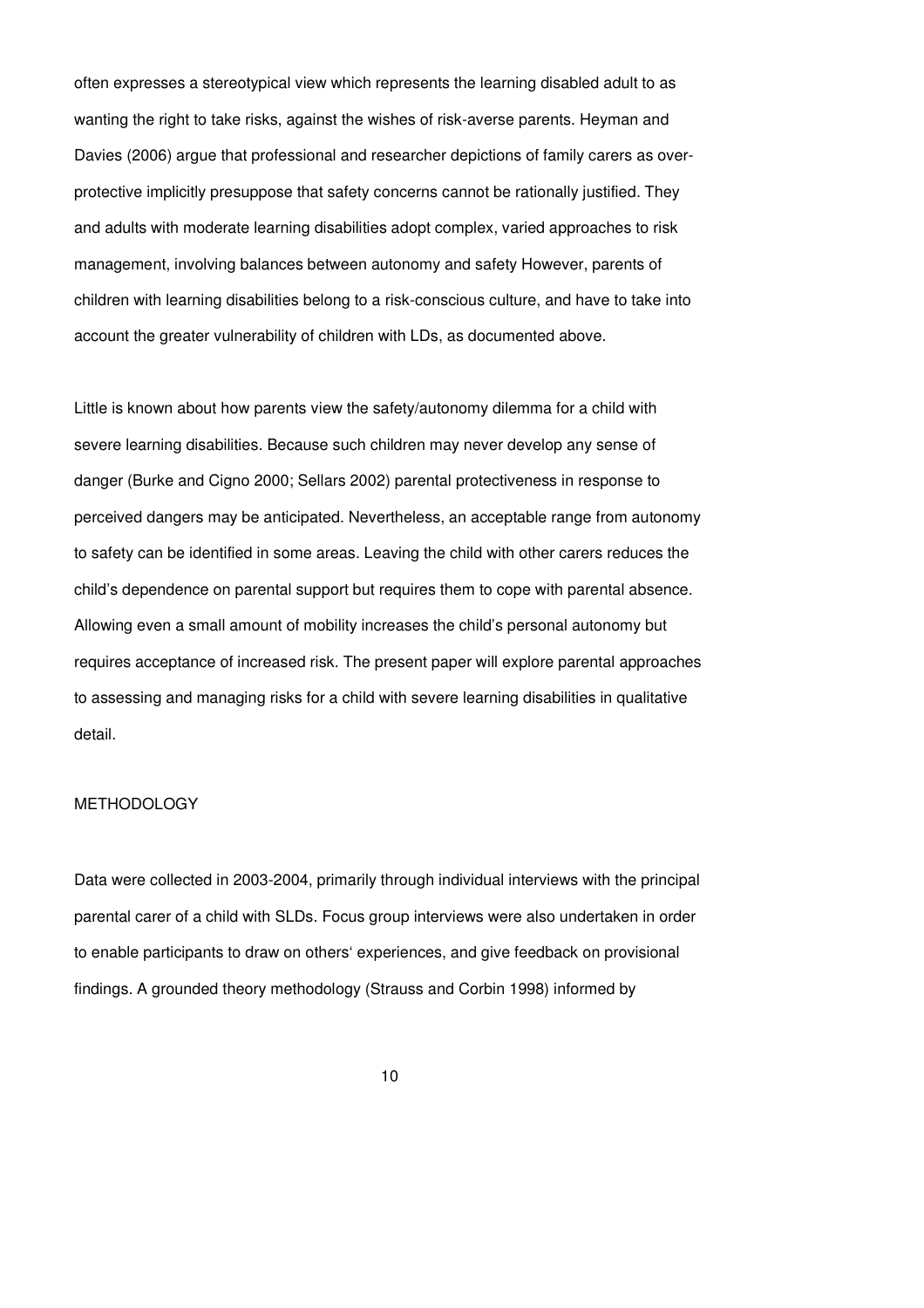participatory, disability and feminist research paradigms (French, Reynolds, and Swain 2001), was adopted. Data collection and analysis were undertaken concurrently, allowing the direction of enquiry to be influenced by emergent themes.

A research advisory group (RAG), made up of parents, professionals, academics and a representative from a national disability charity, provided methodological and ethical advice. The project received local research ethics committee (LREC) approval from each area used for recruitment (see below). Anglicised pseudonyms have been used throughout the data analysis, and details which might allow individual respondents to be identified have been deleted.

#### Methods

Because of the sensitive nature of the study, interviews were conducted if possible without the presence of the child with severe learning disabilities. A light interview structure, organised around an evolving topic list, was used. Interviews were audio-recorded for full transcription. Parenting was discussed in relation to the following issues: daily care; use of support services; familial support; schooling; parenting; participation in society; responsibility; and health. Interviews lasted 1.5-3.5 hrs. Respondents were invited to choose the interview location, with all but one conducted in their home. Parents were invited to comment on the research process, and were provided with the contact details of an appropriate support organisation.

Sampling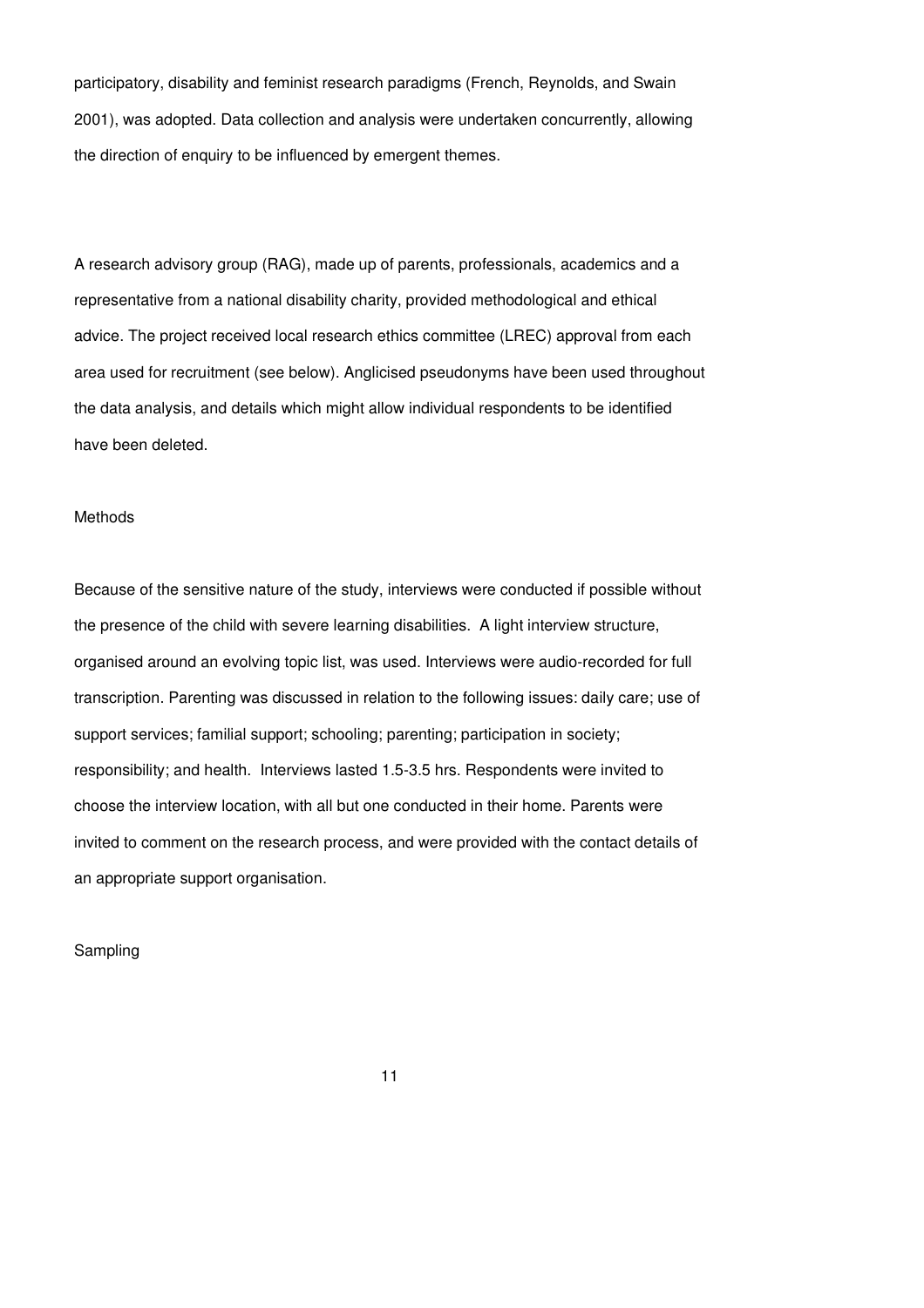Parents were recruited in London**,** an area which provided access to a socially and culturally diverse population who had experienced services provided by different local authorities. Parents were contacted through five special schools for children with severe learning disabilities and one such school for children with severe physical disabilities. In total, six schools catering for children aged 3-19 years, drawn from three boroughs, assisted with recruitment. The populations served by the schools varied considerably. Two schools served a predominantly White, affluent, middle class population, living in a green belt area. Two inner city schools served an ethnically mixed population with largely high deprivation levels but pockets of affluence. Two inner city schools served a largely ethnic minority population with widespread deprivation.

Teachers in each school sent parent information leaflets home to parents. Parents interested in participating were asked to contact the researcher directly for more information. Three-quarters (15) of the final sample of 20 parents were recruited through special schools. Three of the remaining five parents were recruited via community nursing teams during a second recruitment phase designed to increase the representation of children with severe learning disabilities and complex health needs. In addition, one mother was recruited through a parent support group, and one through another parent. The sampling strategy adopted should have ensured that most parents living in the areas covered were aware of the study. Nevertheless, the sample was unavoidably selfselecting, and therefore not necessarily representative of those who did not participate in the study. For example, parents with more positive attitudes to caring for a child with severe learning disabilities may have been more likely to volunteer. However, the research does document one existing approach to risk management, regardless of its typicality.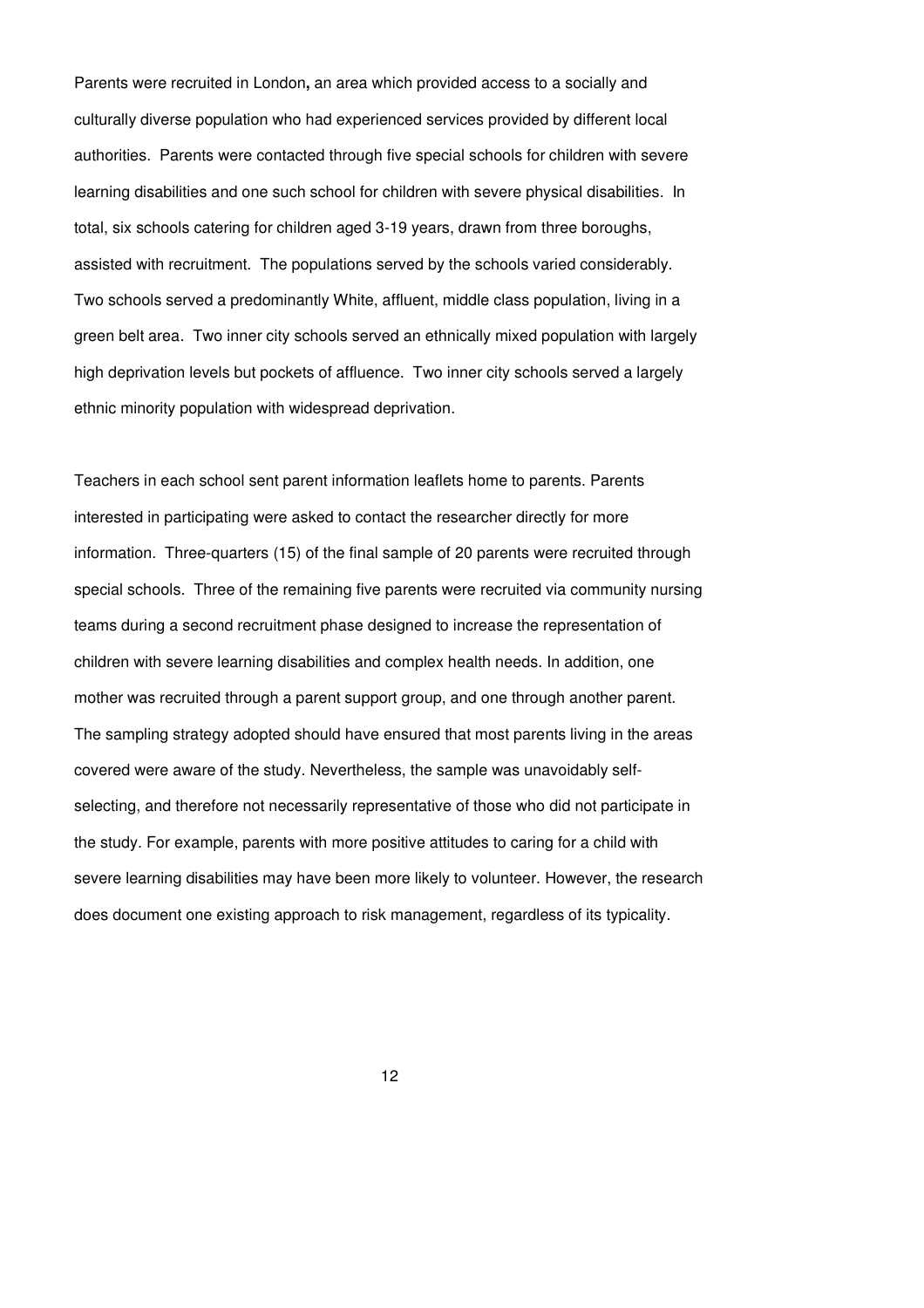Most of the twenty primary care-giving parents who participated in the study, were mothers (n=18, 90%). Participants came from seven countries. Eleven respondents were White British in origin, and the remainder were Asian (5), White European (2), African (1) or Middle-Eastern (1). Translation and interpreting services were offered, and utilised by one respondent. Few (n=4, 20%) parents were in paid employment, all part-time. This employment pattern was undoubtedly associated with the time demands involved in caring for a highly dependent child. Most were married (n=15, 75%).

The children whose parents participated in the study included 13 girls and nine boys aged 4-19. These children could be located in two groups. One group (n=14, 67%) had physical disabilities. Two of these children were recruited inadvertently, despite not have a learning disability. They were included in the study at the request of their parents, providing useful comparative data. Of these 14 children, seven (50%) had cerebral palsy, and six (43%) rare serious conditions. They were all wheelchair/pushchair bound, and had limited, if any, communicative ability. They tended to be incontinent, and heavily dependent upon their parents for meeting their basic living needs. Most required developmental physiotherapy, which parents often provided on a regular basis. The extensive health problems of this group included, epilepsy, constipation, chest infections, muscle spasm, bowel and bladder dysfunction, and skeletal problems. Their parents took responsibility for a wide range of complex care, including seizure management, wound care, chest physiotherapy, suction, oxygen therapy, catheterisation and gastric or naso-gastric feeding and medication delivered orally, rectally, via a gastrostomy or through injection. Most of the children (n=12, 86%) had been hospitalised at least once, predominantly for surgery or emergency treatment, such as resuscitation or intravenous therapy. Three children had life-limiting conditions.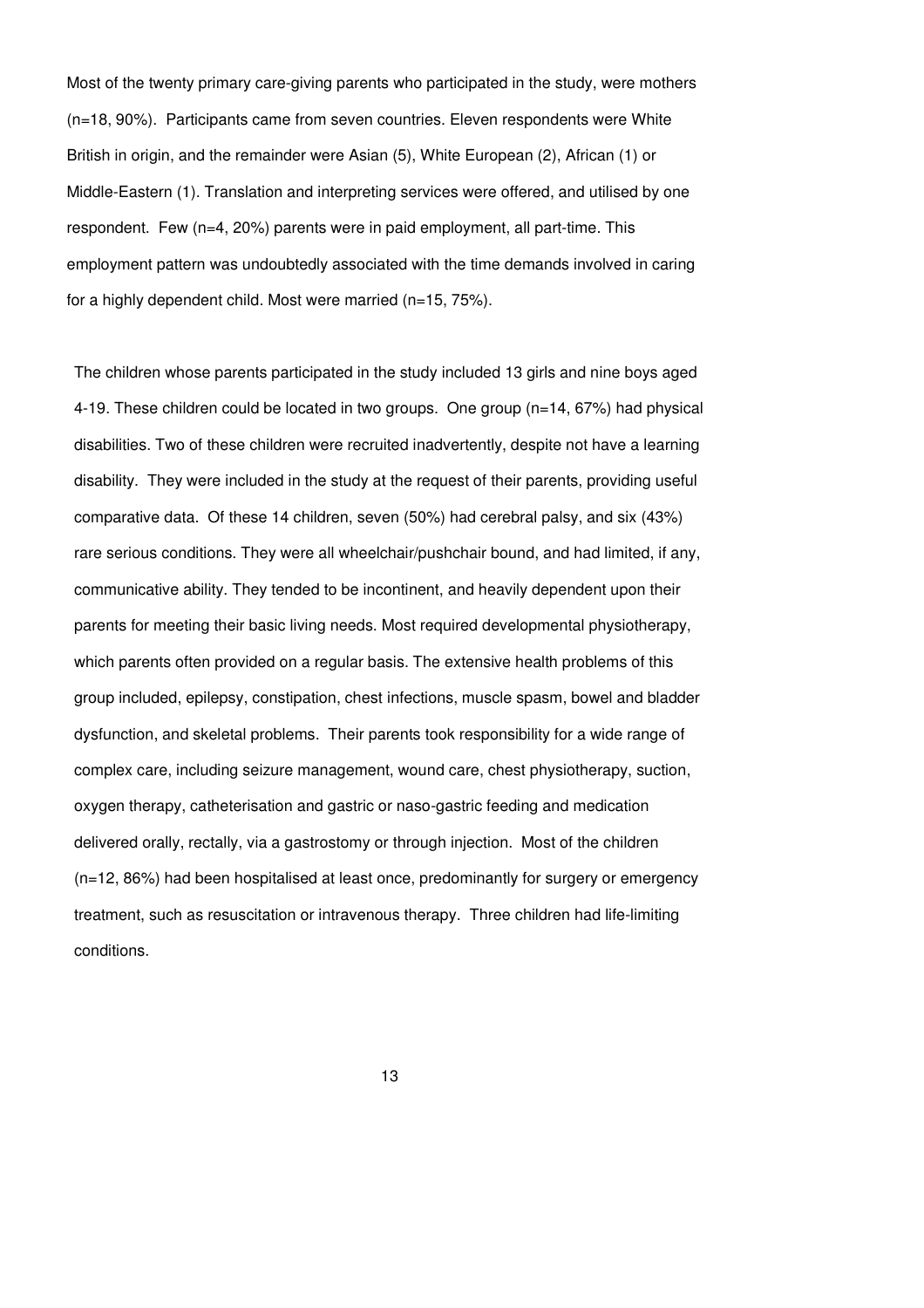The other group of children  $(n=7, 33%)$  had severe learning disabilities without major physical disabilities, although two had significant additional health problems. They were fully mobile, and possessed some communication ability. Of these children, two had Down's syndrome, three had an autistic spectrum disorder, one a rare genetic condition and one no specific diagnosis. Their main problems were associated with their severe learning disabilities, for example challenging behaviour.

#### Data Analysis Methods

Data from fully transcribed individual and focus group interviews were analysed through constant comparison (Morse & Field 1996) in three overlapping stages of open, axial and selective coding (Strauss & Corbin 1998) undertaken concurrently with data collection. Open coding involves grouping data extracts into one or more thematic categories, axial coding the analysis of category properties and relationships to other categories, and selective coding the identification of one central theme around which subsequent data collection and analysis were structured. The analysis presented below focuses on parental adoption of undelimited responsibility for the well-being of their child. This attitude will be explored in relation to two mutually reinforcing drivers, parental vocation and heightened risk consciousness. Important related issues, namely mistrust/trust, the autonomy versus safety balance and the child's projected future will also be considered. The analysis will be presented in retrospect rather than in terms of its evolution during the intertwined processes of design, data collection and analysis.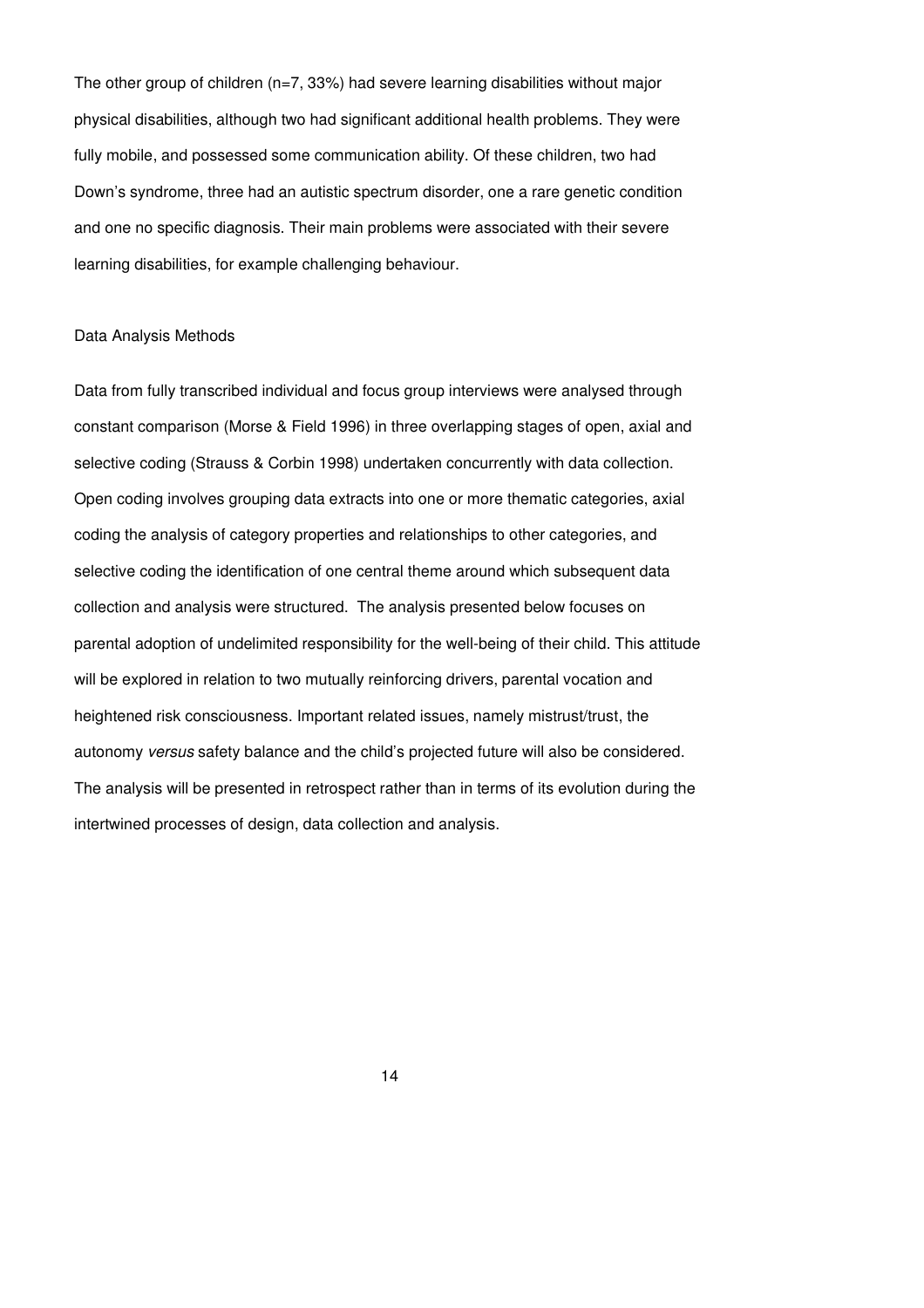Undelimited parental responsibility

Whilst parental carers, mostly mothers, located their sense of undelimited responsibility in a negative risk framework, discussed below, their primary orientation was one of devoted dedication.

You give 100% all the time, you give your all. Whatever happens, I just do it … As a mum you are there for whatever your child needs (Helen, mother of 14 year old son with severe learning and physical disabilities).

This orientation could lead parents to focus their attention exclusively on the child.

Once Mark is in [from school], that's it. It is totally him, and it is all-consuming … Everything revolves around Mark (Caroline, mother of 15 year old son with severe learning disabilities).

Parents rarely mentioned areas of responsibility they felt did not belong to them. In consequence, they could not place temporal boundaries around their caring role. One parent who had worked as a carer for adults with learning disabilities compared her role in caring for her son with that of being employed.

It's a bit like having a job. It's full-time. There's no days off. You're on duty, constant. There's no going out and saying, 'Wee that's it. I've done it. I've done my day. I can get out of this situation'. No sign out and forget it. You're with it 100% (Helen,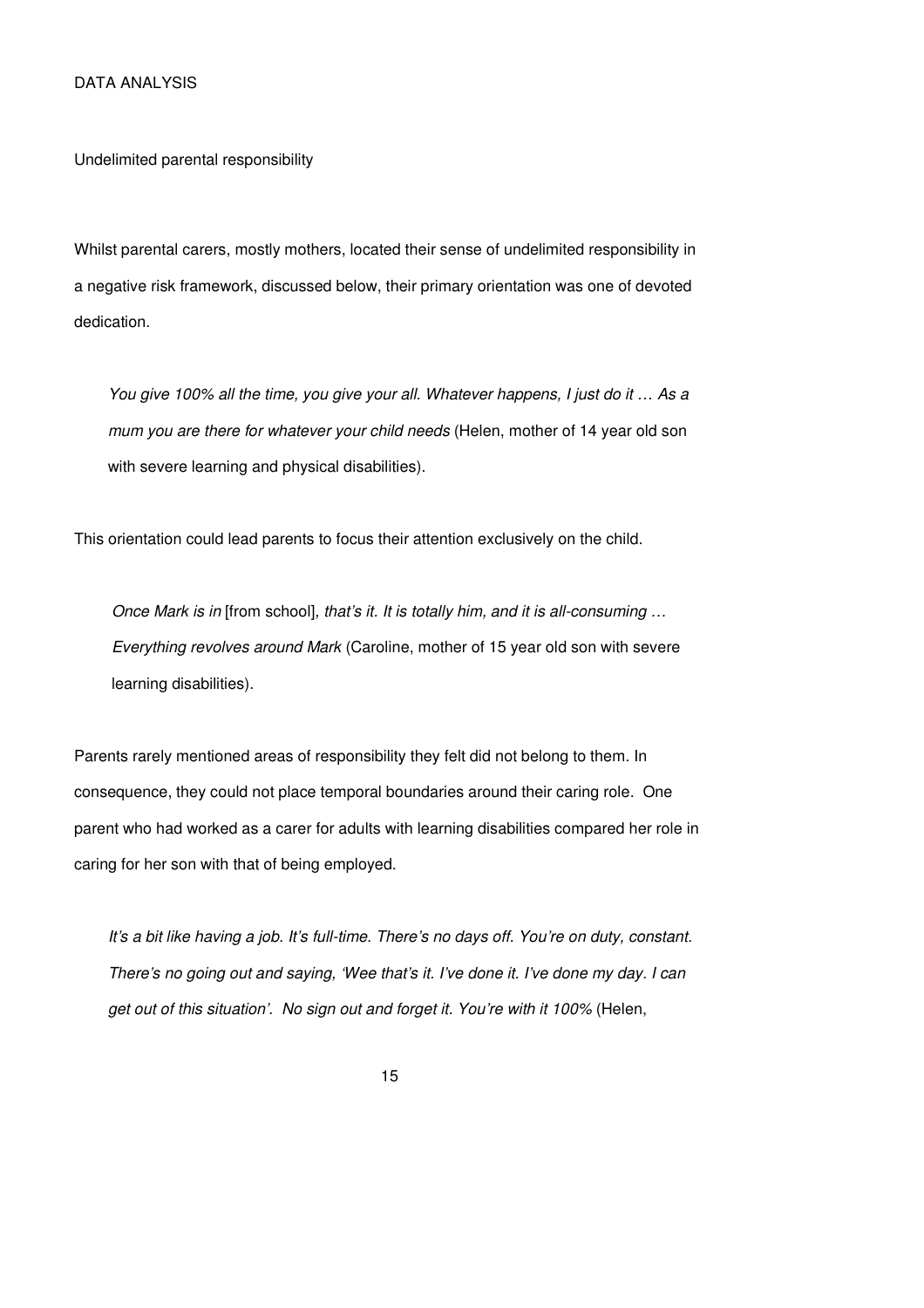mother of 14 year old son with severe learning and physical disabilities).

Acceptance of undelimited responsibility precluded the division of daily time into segments allocated to varying activities, a central feature of the psychosocial economy of modern life. Similarly, carers of children whose life expectancy extended into adulthood could not anticipate the probable termination of the parental project in the future when their child became independent. However, this indefinite extension of the parenting project could be valued positively.

Whereas having a normal child as well, they sort of, as they grow up, of course they still need ya, they want to do their own thing. Whereas Olivia [daughter with severe learning disabilities], I don't know, perhaps I'm so used to her being dependent on me. Perhaps I'd miss that now. I don't know (Karen, mother of 14 year old daughter with severe learning disabilities).

The meaning of caring for a highly dependent child could extend beyond heightened fulfilment as a parent, taking on cosmological significance as a vocation involving a trial from God.

I can't see myself, my personality. There is no Susan as a mum, no Susan, just a dummy with the test of mum. I forget my future, my studies, my MPhil. I forget my parents, my brother and sister. It happen automatically … I do this sacrifice happily 'cos I feel child is my test in each and every way. This is my test from God. (Susan, mother of 14 year old daughter with severe learning and physical disabilities).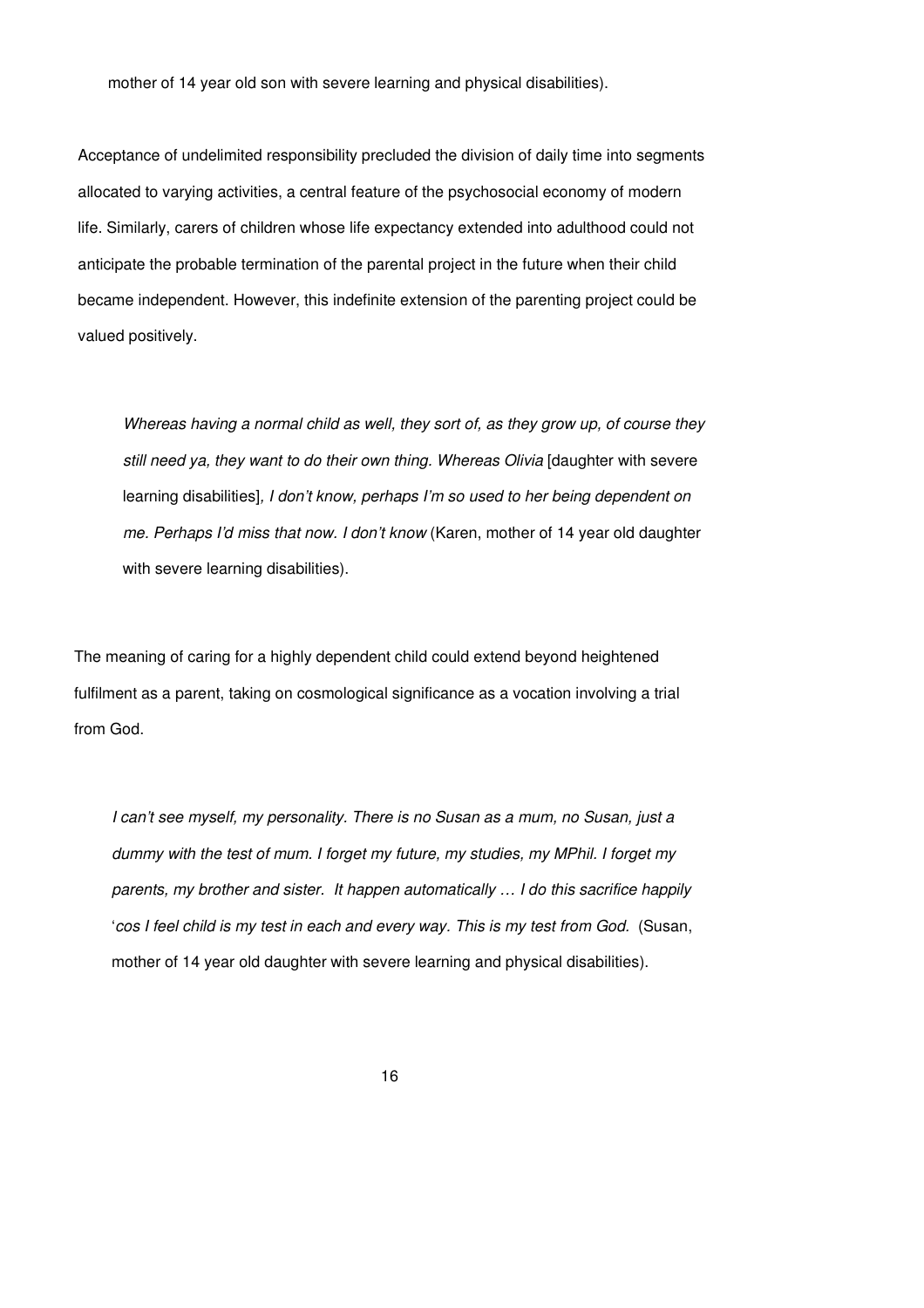The sense of willing personal abandonment of self conveyed in this quotation resonates with the discipline of a religious order. The following powerful quotation frames caring for a child with severe learning disabilities positively in terms of the limits of Western secular society**.**

There aren't many opportunities in twentieth century life in England to be a good person unless you seek it out. And, like a missionary or something, so caring for somebody, and the experience of loving somebody who is different, and damaged, and has certain problems is a very rewarding experience for me personally … It's a bit like Calvinism. You actually begin to feel as if you're of the elect, and of a very small banded set of special people who are different from everybody else … It's very dangerous to feel superior to other people. That's why you have to fight it. (David, father of a daughter with severe learning and physical disabilities).

By viewing his caring role as offering the opportunity for a 'terrific personal journey', this father completely inverted the medical interpretation of the birth of a child with severe learning disabilities as a highly adverse event. Other parents valued their child's progress for its own sake, in effect recalibrating culturally normal notions of child development in favour of valuing those accomplishments that their child could achieve**.**

Her every little step she makes is just so phenomenal. And what grace she's got. And, ah, she's just a complete delight all the time (Shannon, mother of a daughter with severe learning and physical disabilities).

If their child's life expectancy was seriously reduced, as was the child of Shannon, parents might seek to share their child's life as much as possible within the limited time available**.**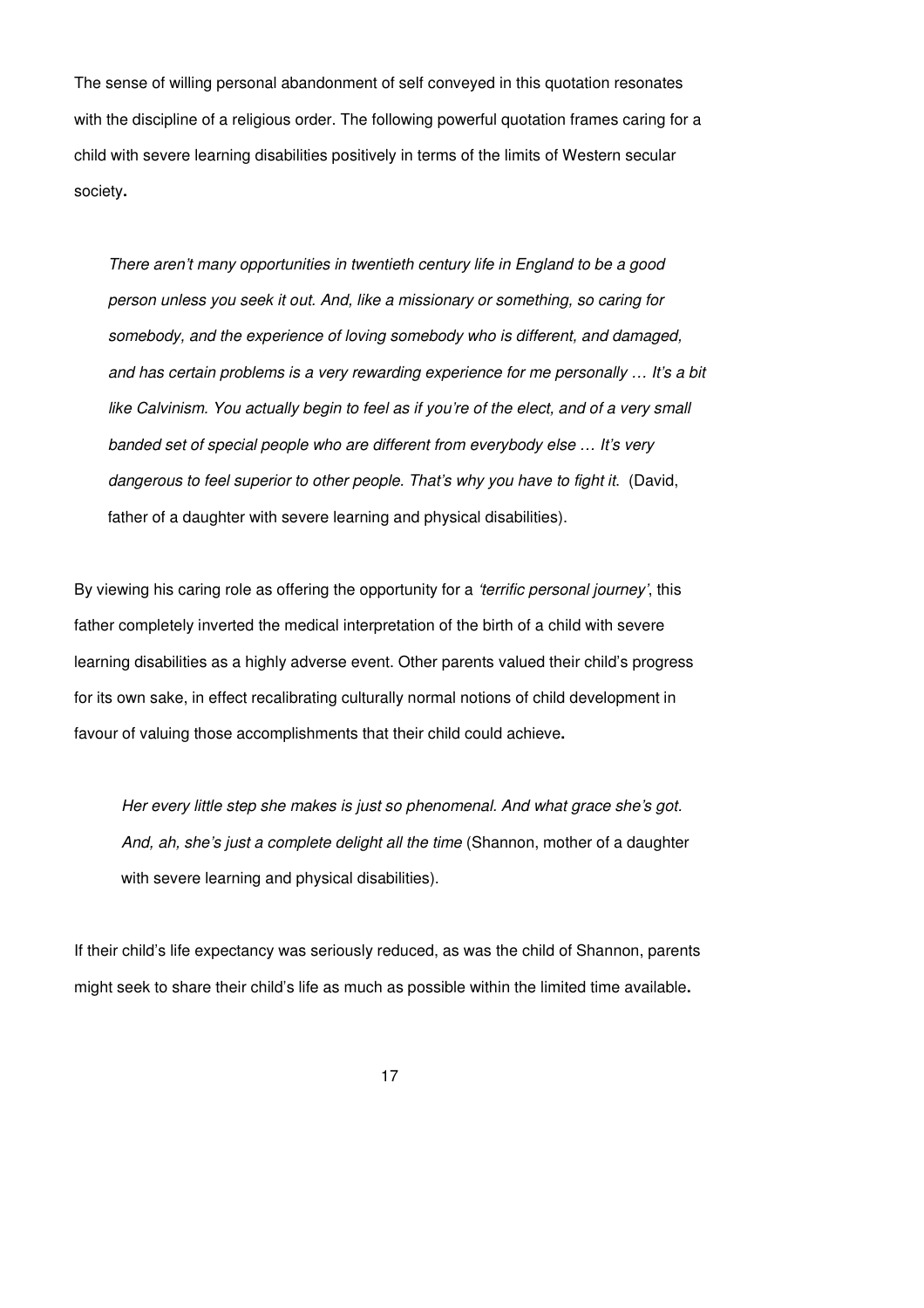I want to give my attention to Heidi and Sarah because I'm always thinking they are going to die, you know. Once they've gone, I'll give my time to my other kids (Frances, mother of two daughters with severe learning and physical disabilities).

In order to ensure that she experienced her time with these children to the full, this mother suspended the parenting project for her non-disabled children, hoping to compensate them subsequently.

As well as worrying about the riskiness of sharing responsibility for the care of a child with severe learning disabilities, as discussed below, parents were concerned that they might be asking too much of others, who could not be expected to feel their own level of commitment**.**

I was a bit concerned with the fact that this lady didn't really have to put up with it. I feel that because she's mine, she's my responsibility. She's [paid carer] been kind enough to open up her house and … all of a sudden she's taken on this six-and-a-half boisterous, into everything, destructive child. And I think, 'Well, she doesn't really have to do that'. (Clare, mother of 6 year old daughter with severe learning disabilities).

This parent went on to say that she worried about the situation throughout the entire time when her daughter was away, which, as her husband pointed out, prevented her from enjoying a proper break from her caring responsibility.

Risk and undelimited responsibility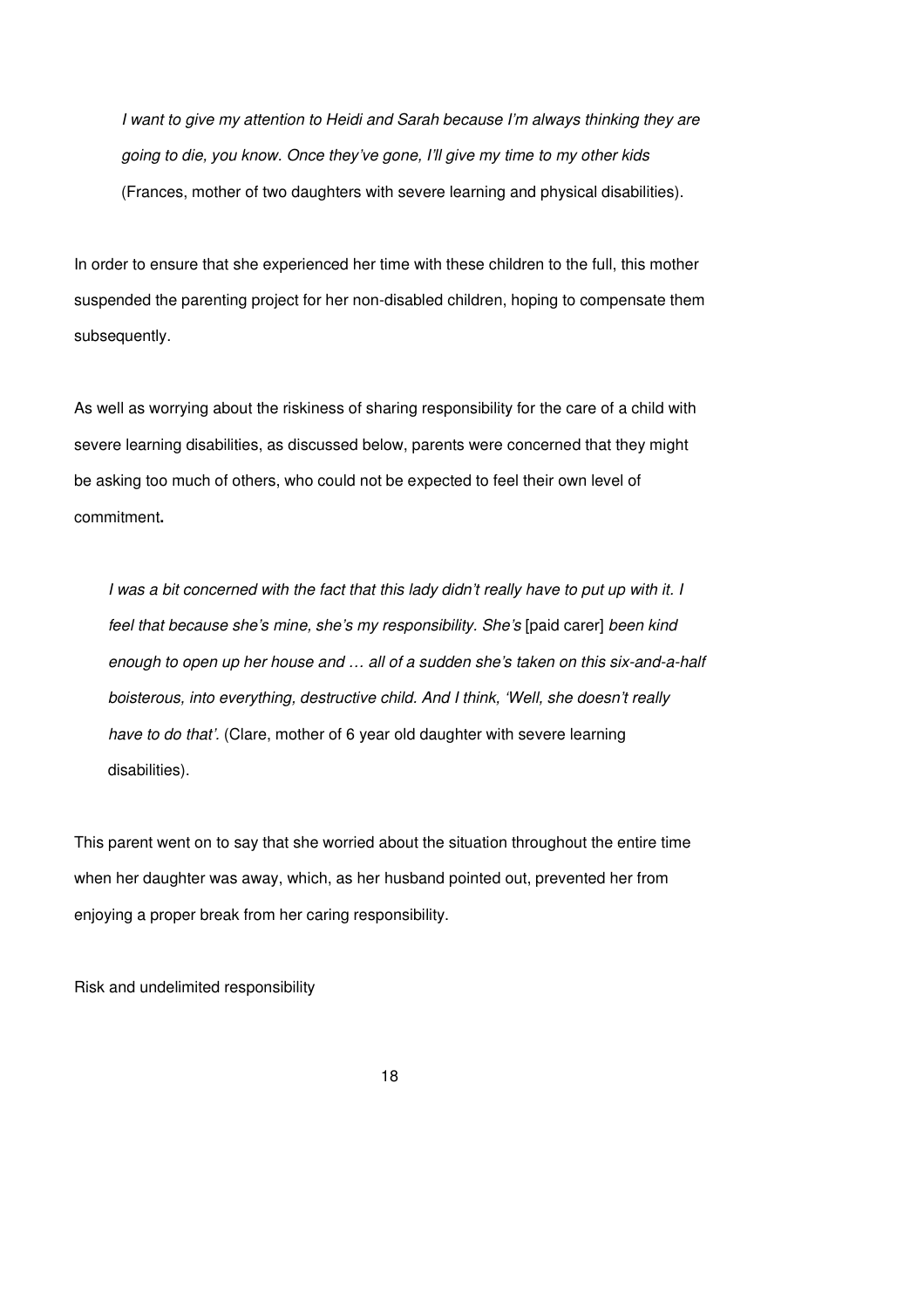Parental adoption of undelimited responsibility was driven by risk concerns as well as devotion. Parents of independently mobile children with severe learning disabilities worried about their child's inability to sense the many diverse dangers lurking in the modern world, such as traffic and sexual predators. Where a child's life and well-being depended upon the correct application of complex medical technologies, parents saw themselves as guardians against the risk of these technologies being misapplied. This section will firstly illustrate the relationship between parental concern about their child's vulnerability and their acceptance of undelimited responsibility for their safety. The related issues of consideration of the child's lifespan, concern about sharing risk ownership, itself linked to mistrust, and balancing autonomy with safety will be discussed.

With respect to children who lacked mobility and suffered from serious, complex medical conditions, parents' main risk concerns involved the fragility of their child's health**.**

I think that a lot of my feelings about Niamh are tied up with the fact that she has such a poor prognosis. All the time you're on tenterhooks thinking, 'Is this the thing that's going to lead to pneumonia?' Living with fear all the time … You never have a day when you just forget (Shannon, mother of a daughter with severe learning and physical disabilities).

Many parents slept with their child every night in order to prevent them from choking, having an epileptic attack or falling out of the bed**.**

I don't want to go in my own bed. I always go in Bethany's bed because I can't trust each and every moment … I never take a risk Bethany sleep alone a single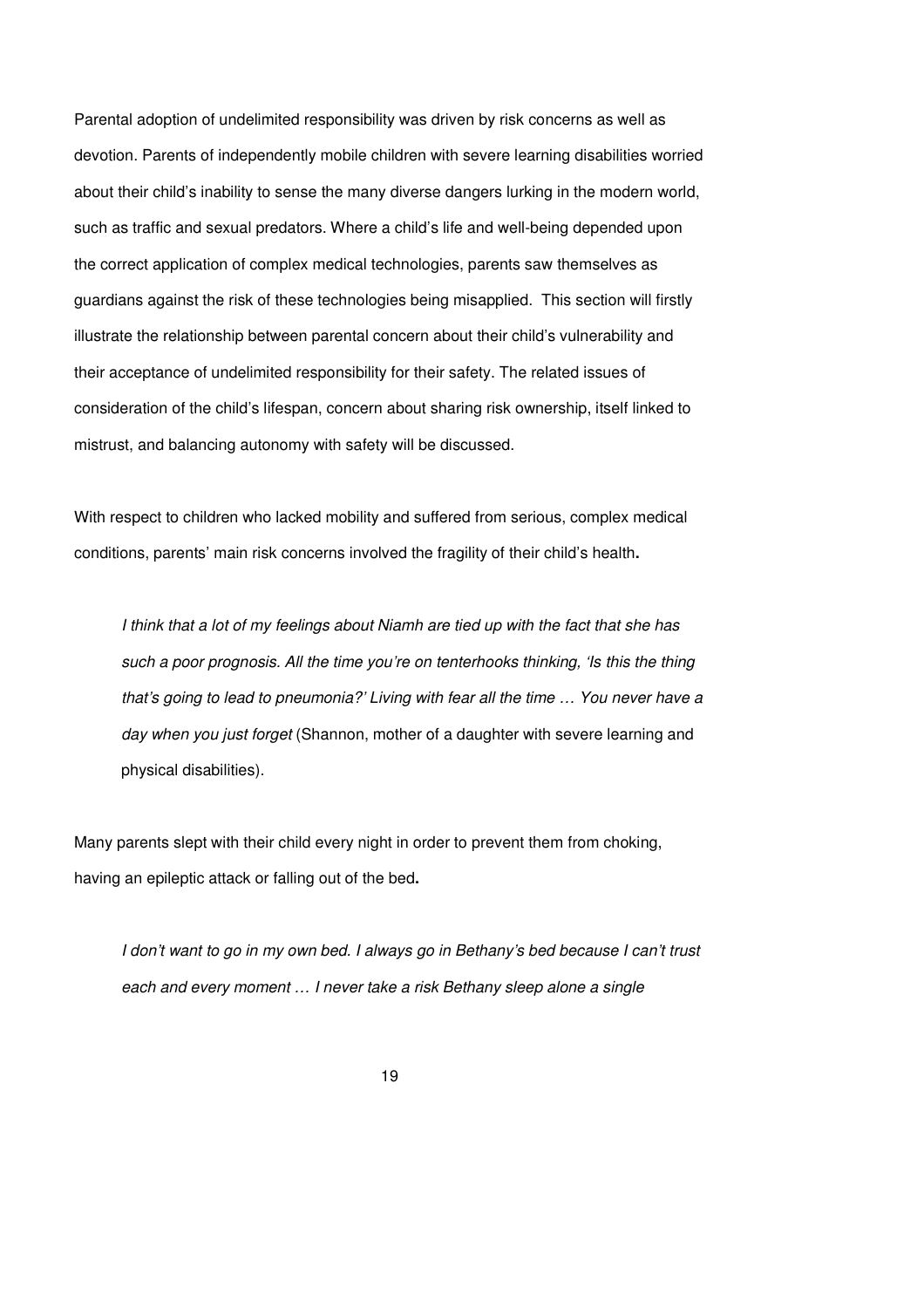moment. And he [husband] always want to come and spend time alone, but I always deny [him]. (Susan, mother of 14 yr old daughter with severe learning and physical disabilities)

This mother's prioritisation of her daughter's safety was associated with constraint on the marital relationship, which subsequently altered. The father left the family home to return to his native country, only to return sporadically for short visits.

Parents who were directly in charge of care could experience major risk concerns because complex activities which are normal in the modern world were further complicated by problems associated with the child's disabilities. One parent described the impact that her daughter's habit of removing her seatbelt, climbing around the car and opening the doors and windows had on the entire family**.**

It is just one nightmare, and it just isn't worth it, because you can't concentrate on your driving. It's not worth even going there, putting her in the car and putting everybody at risk (Clare, mother of 6 year old daughter with severe learning disabilities).

This respondent felt that she sometimes had no option but to accept this risk because she did not have anyone available to care for her child when she needed to go out, for example when collecting siblings from school. Conversely, by seeking to avoid such risks as much as possible, parents inevitably accepted limitations on their opportunities to interact with others, as otherwise everyday activities were transformed into dangers. These two features of risk management for children with severe learning disabilities, namely the transformation of the routine into the dangerous and the isolating potential of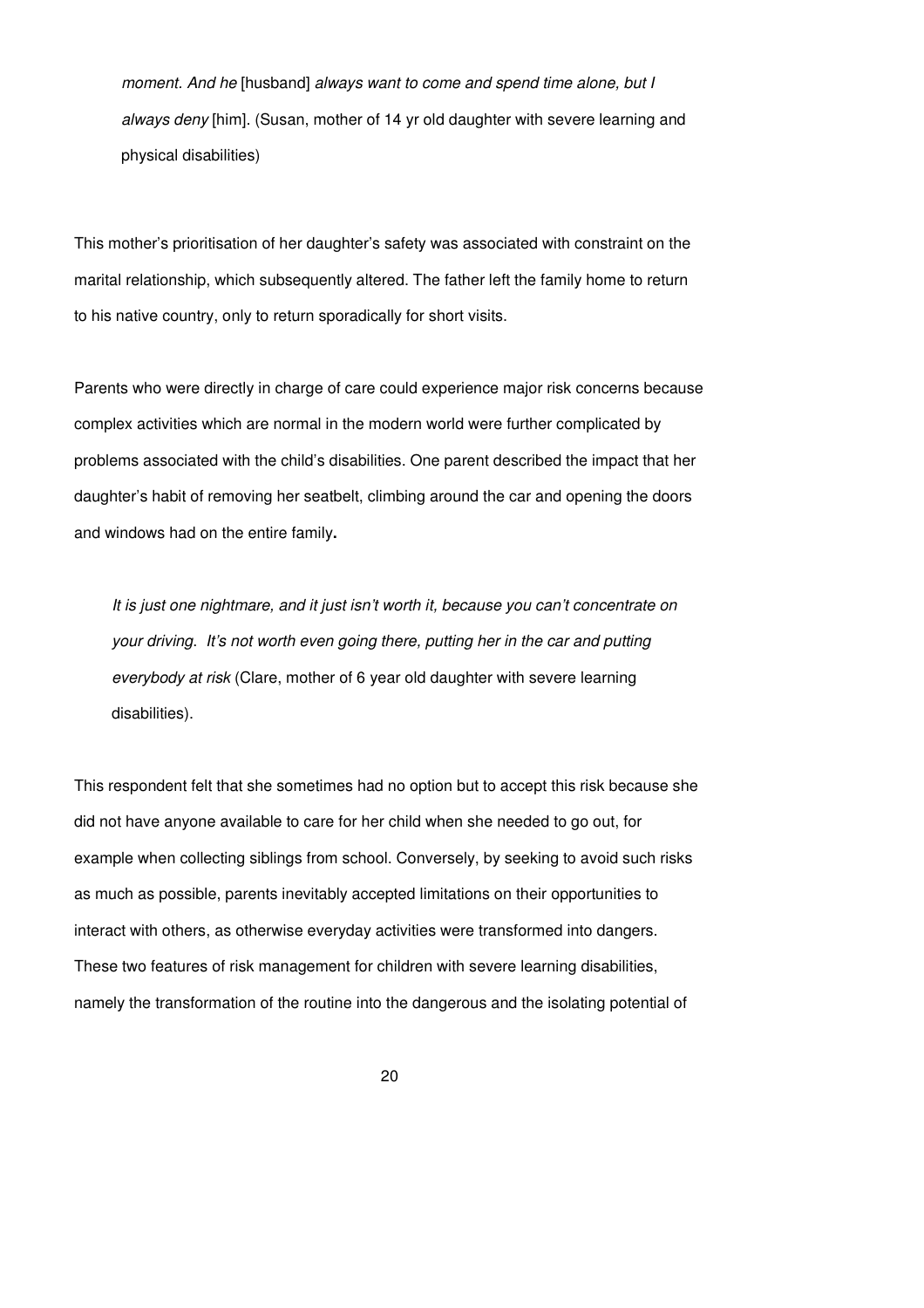risk avoidance, spread into every aspect of parental life, even sleeping, as illustrated above.

Parents worried about the risk of their child suffering injury, poor management of health problems and abuse. The all-pervading scope of their risk concerns is well-illustrated by the following quotation.

The responsibility just feels so intense, it is **so** intense. With Mark, what if they don't give him his medication on time? What if he has a fit and falls in the road? What if, what if, what if? So it is probably the same feeling of responsibility, but a million times more powerful (Caroline, mother of 15 year old son with severe learning disabilities).

The combination of devotion to their child with severe learning disabilities and heightened risk consciousness made mothers reluctant to accept care from others, or afraid to do so. The parent quoted below felt that others could not achieve her standard of care.

I wouldn't want it [short term care] anyway, 'cos I don't think anybody else could be good enough to look after him … I'd just rather get off my backside and do it (Helen, mother of 14 year old son with severe learning and physical disabilities).

The image of getting off her backside conveys this respondent's sense of ultimate backstop responsibility for remedying service deficiencies. Her views were coloured by her experience of short-term care provision, from which her child had returned with bruises on his legs. In this and other cases, a single adverse experience triggered rejection of service support, since the parent was not willing to risk its recurrence, a significant emergent finding. Subsequently, the only outside support which this mother accepted was a monthly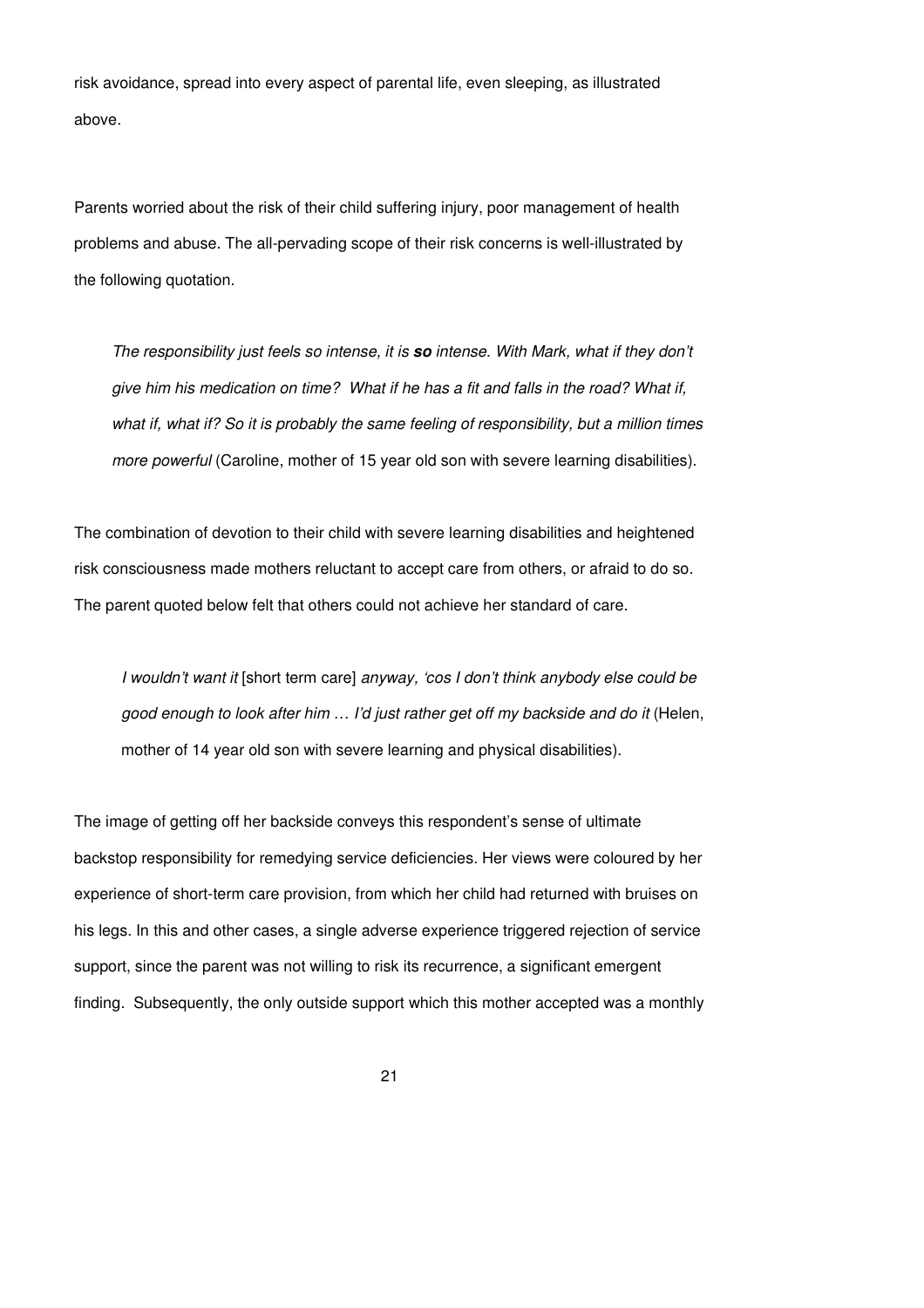visit from a carer whom she could not leave alone with her child. In consequence, parent and child frequently spent periods of days without leaving the house. In this and other cases, parents retained 'risk ownership' through constant monitoring, severely limiting the benefit to themselves of sharing care.

Children with medical conditions often depended upon carers meeting their more or less complex care needs. Failure to do so could have serious consequences. One parent explained how her daughter's collarbone had been broken on the journey to school, an accident which she believed had happened because the driver had not strapped her daughter in her wheelchair correctly. Another had discovered that her child had experienced hours of pain at school because teachers had been unable to ascertain that her toe was bent completely backwards in her shoe. Both parents became more anxious about entrusting the care of their child to others in the future. Even close relatives might not be trusted to meet a child's special needs. The parent cited below had declined her brother's offer of help with medicine giving.

He [brother] came to me, and said, 'Sister you sleep. I'm looking after Bethany'. I said, 'Don't go in her room. Don't give her medicine. I'll do it' … I don't want to take any risk … I feel it is best we [parents] give medicine because we can check the label, everything. If we ignore these things, then everyone can ignore it, because relationship is more touchy and more emotional (Susan, mother of 14 year old daughter with severe learning and physical disabilities).

This respondent placed so little confidence in the caring abilities of others, that she wanted her child to die before her, reversing the usual desire of parents to be outlived by their children.

Comment [BH1]: Not sure why you changed this. 'Unable to ascertain implies, to me anyway, a systematic enquiry whilst did not realise is more neutral.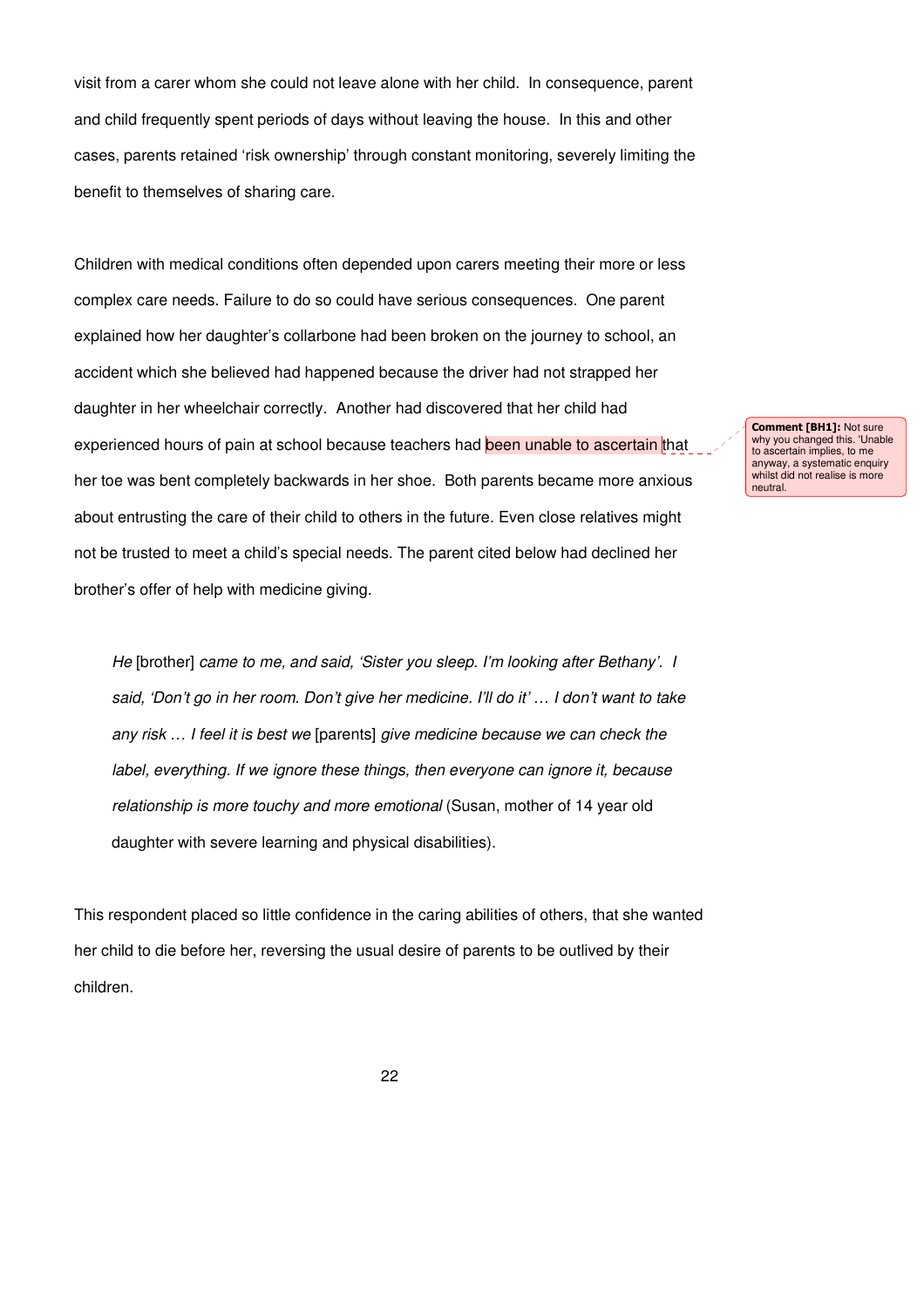I pray Bethany have life end before me … because I can't give Bethany to another person [respondent distressed]. It's very difficult to say to anyone to take Bethany and I am now going to die now. It is a big responsibility (Susan, mother of 14 year old daughter with severe learning and physical disabilities).

Concern about the commitment of other carers was magnified when caring tasks required complex skills and knowledge**.** 

I had terrible worries about one night nurse, and I just got into my head that she didn't know anything about medication. I ended up going up and clearing out the medication cupboard. I just thought she wasn't clocking what she had to give Niamh. I don't want her giving her 10 mgs of Vallergan or whatever. Its only 2.5 mgs. Do they know things about syringes? Do they know about gastrostomies? Do they know about flushing? … It's that kind of thing it makes me quite nervous (Shannon, mother of a daughter with severe learning and physical disabilities).

This parent's concern was not assuaged by the other carer's status as a qualified nurse. She perhaps felt, as illustrated below, that the nurse would lack the specialist knowledge she possessed about her child's particular needs. Although parents described many positive experiences of hospital care, the occurrence of any problems could devastate their trust in the overall system**.**

They [nurses] gave her an overdose of sedative. Even though I told them she has two mills they didn't believe me. They looked in their book, and looked up dose for a child her age, and no consideration for [her weight]. She nearly fell into a coma … I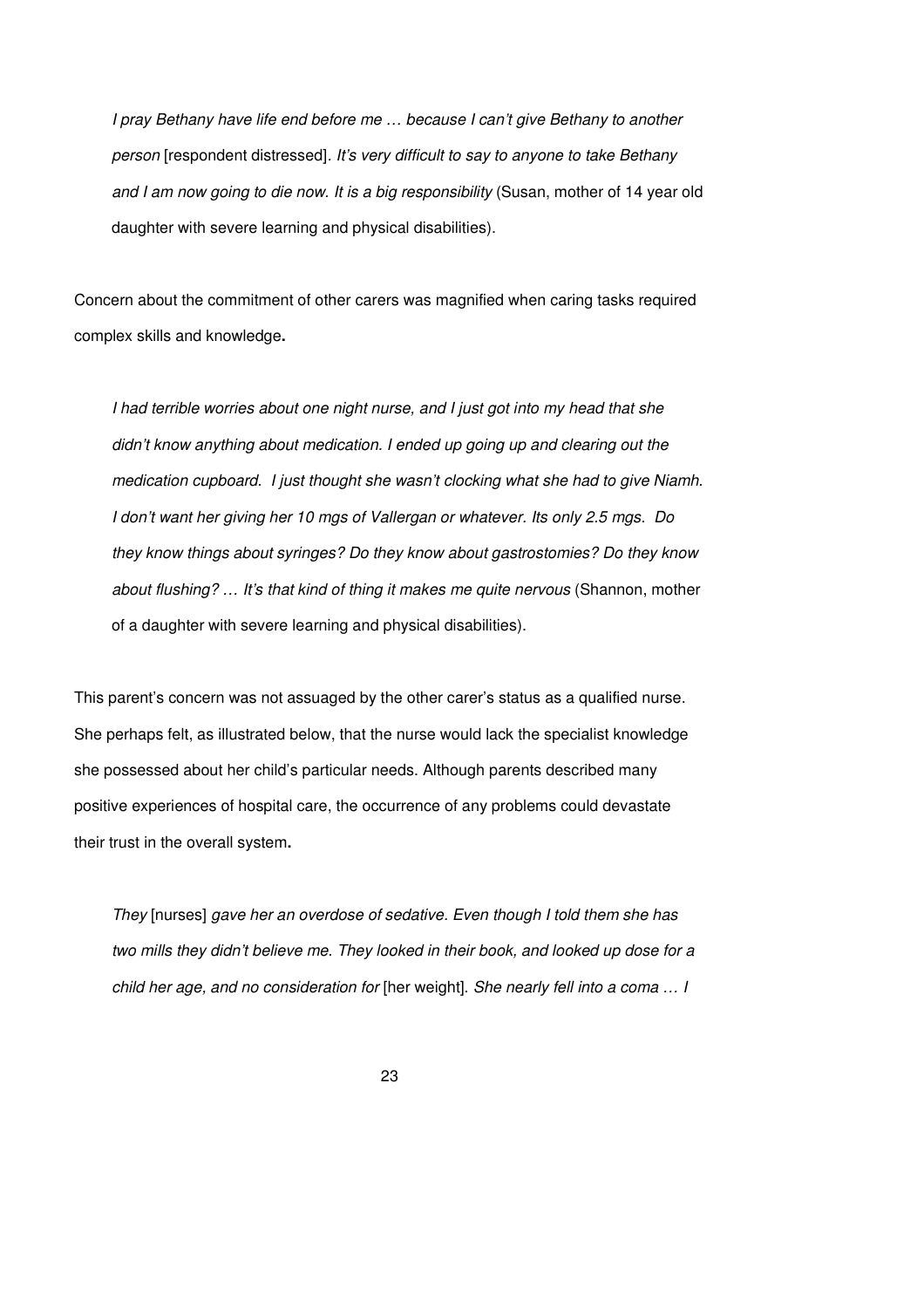am never going to leave her in hospital again (Shannon, mother of a daughter with severe learning and physical disabilities).

 This parent cared for her child mostly at home, with varying levels of support from the community nursing team. Again a single adverse experience, not necessarily representative, could cause a parent to avoid services which might have proved beneficial overall.

Parents of older children were particularly worried about the risk of them being abused by carers.

You wouldn't let someone you don't know look after a million pounds would ya? I just like to make sure that she's well-protected. I would rather she just stays here with me ... These kids are a target, aren't they? ... It's just paedophiles. I know it sounds really far-fetched, but I always worry about things like that (Karen, mother of 14 year old daughter with severe learning disabilities).

This parent stopped using short-term care services on account of this concern, despite having no access to a car and being unable to take her daughter on public transport. As a result, she spent most of the school holidays isolated to the house with two children. The metaphor of not leaving a million pounds unguarded vividly articulates the association between parental vocation and risk avoidance.

Although parents adopted highly protective approaches towards risk management for their child with severe learning disabilities, they faced the usual risk management dilemma of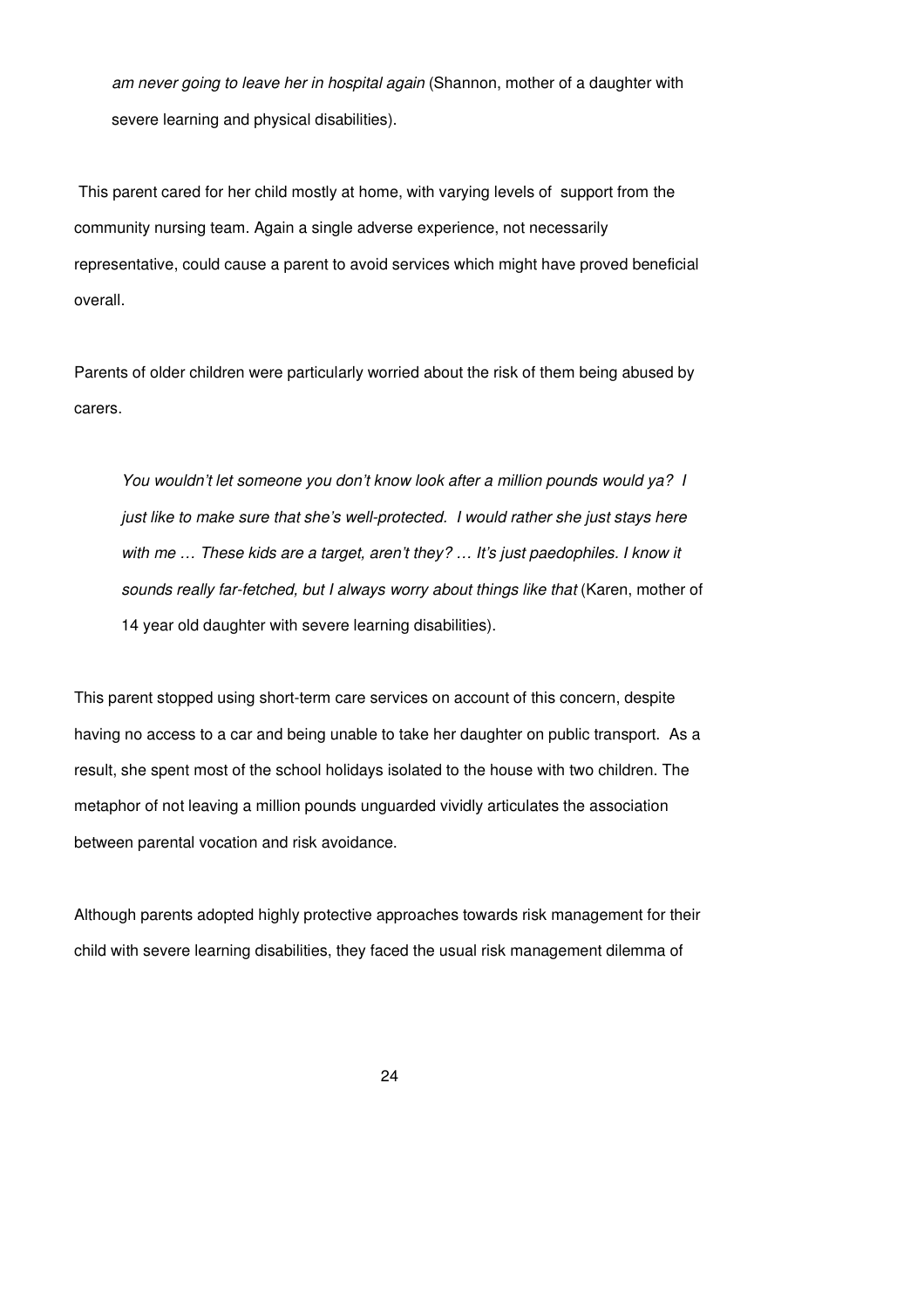balancing safety with autonomy, albeit at a level where only limited autonomy could ever be contemplated.

You have to allow them a certain amount of freedom. You can't keep them cooped up (Joanna, mother of 5 year old son with a severe learning disability).

A few parents of children with a normal life expectancy adopted a longer time perspective, linking the need to promote autonomy, and therefore accept risks, to the time-limited nature of the support they could offer.

She's going to come to a point where we're not going to be around. She can't rely on us to do everything all the time. She's got to let other people do things for her. I know she's never going to be independent, but there's got to be a degree of independence (Diane, mother of 14 year old daughter with severe learning and physical disabilities).

This parent felt that delimiting her current responsibility by giving her daughter opportunities to become accustomed to being cared for by others would benefit her in the future when her mother was no longer able to care for her.

The next quotation illustrates the complex interweaving of concerns that could underlie parental reluctance to transfer risk ownership even for a limited period.

This woman would hug my daughter when she came into school in the morning. And it was like, 'Do you do that with the other pupils?' 'No.' 'Don't do it to mine.' She would get her dressed after swimming. Why? Because it speeded things up. Lucy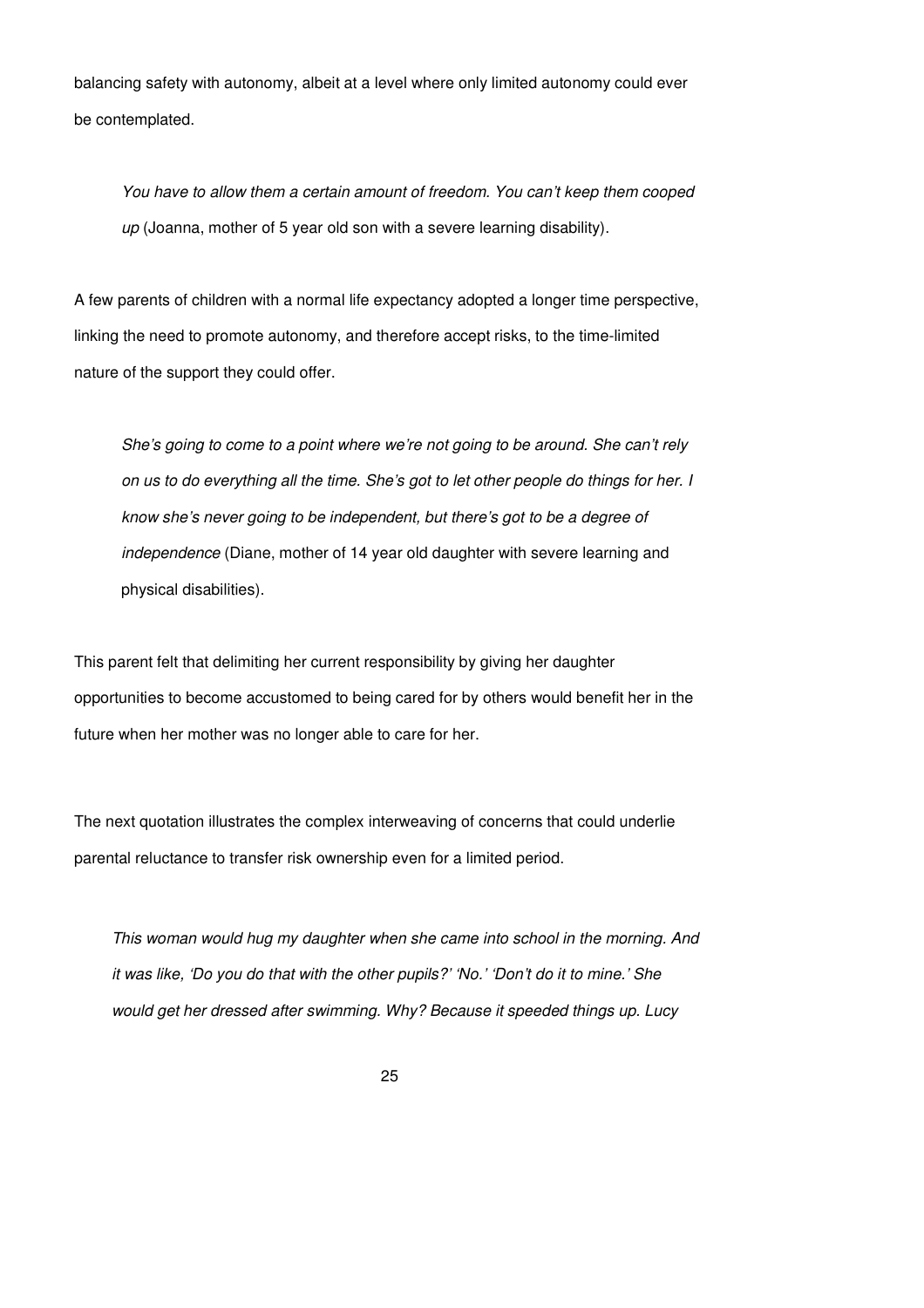was quite capable of dressing herself. In fact, for her own independence, she needed to. 'Please do not dry and dress my child. It is inappropriate touching her, apart from anything else' (Melissa, mother of 19 year old daughter with severe learning disabilities).

This mother's concerns encompassed discriminatory treatment, deskilling and violation of norms about age-appropriate bodily contact. Mistrust could, thus, be fuelled by parental concern that paid carers would not allow their child appropriate autonomy.

Risk as an outcome of accepting undelimited responsibility

Acceptance of undelimited responsibility, either voluntarily, or because no alternatives were available, created new risks for parents, particularly in relation to lifting and handling, supervision of siblings and administering medication. The respondent quoted below would have welcomed help with giving her child mobility.

She's become heavier. She still can't stand or walk. She is totally dependent on someone's - on me mainly … No-one is going to lift her up. Even we can't lift her up, but we have to lift her up because we haven't got any choice ... Most of the time I had back problem, backache, and sometime, I had wrist pain and worries. So, if I said I can't lift her up she looks sad … They [carers and family] don't put their backs or their lives on risk just for my daughter (Rachel, mother of 13 year old daughter with severe physical disabilities).

As a result of struggling to move around the house unaided, the daughter had acquired painful knees and bleeding knuckles. The emotional impact on both mother and daughter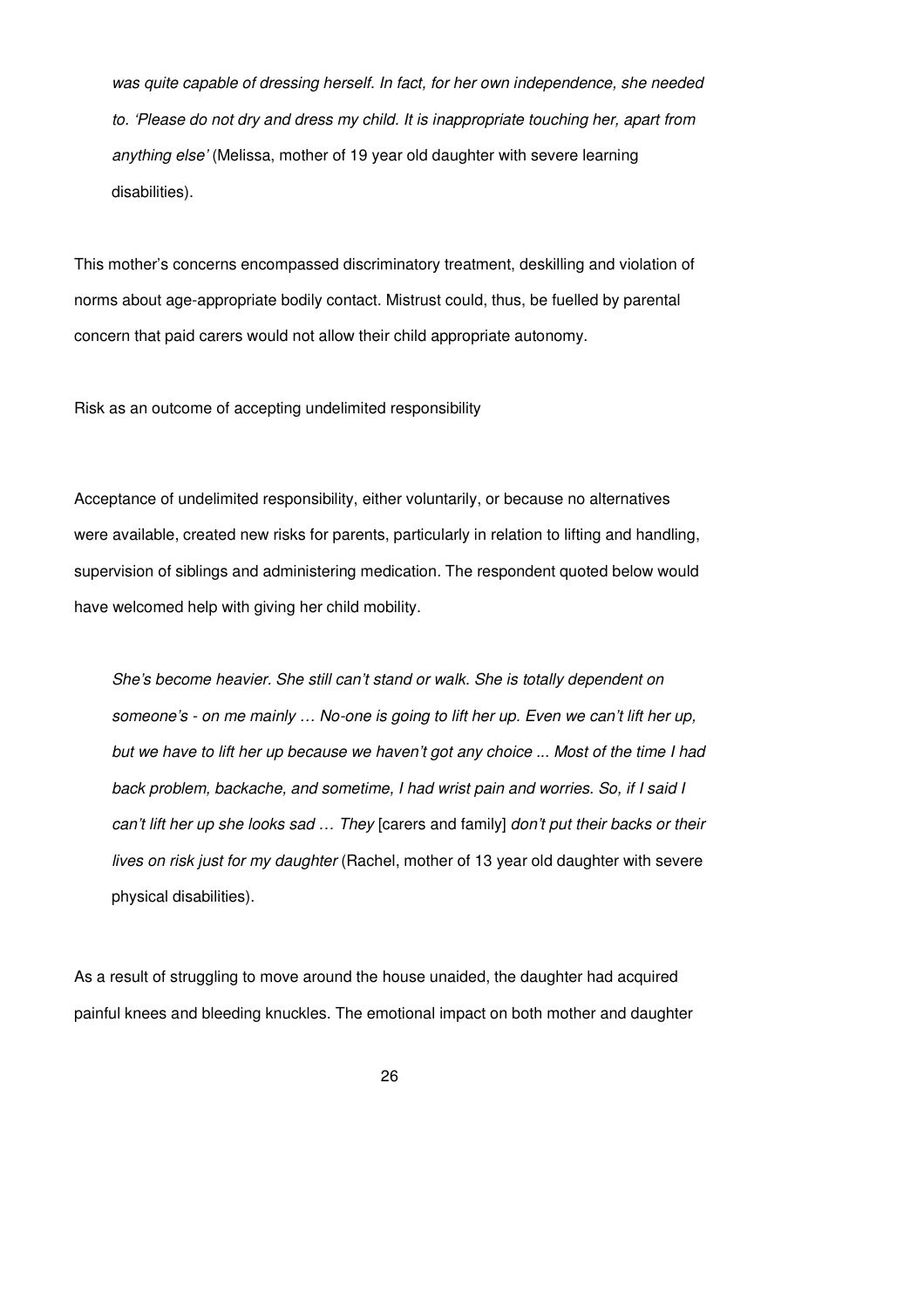of living with the conflict between the daughter's desire for mobility and the mother's problems with lifting was apparent, as the mother became distressed when discussing this topic in the interview.

Another parent had to supervise her other young children at the same time as taking and collecting her two disabled children from the school bus. Whereas escorts had previously carried her two children to and from the school bus, they no long did so because of the risks associated with lifting and handling.

If anything within those couple of minutes went wrong in the home, I would be arrested or done by social services you know … I mean my son [child without disabilities] could even just put the gas on, or put the kettle down, or, you know, strangle the little one ... I know that is a big risk (Frances, mother of two daughters with severe learning and physical disabilities).

The above respondent was caught between the needs of her disabled children and placing her other children at risk. In order to minimise these risks, the mother called on the help of her older daughter after school. But this risk management strategy prevented the latter from socialising with friends and taking part in extracurricular activities, causing the mother to feel guilty and sad.

Rather than eliminating the physical risks associated with lifting and handling, the regulatory practice protecting workers merely transferred them onto the family. In turn, non-disabled siblings could be exposed to new physical, emotional and social risks. Similarly, a parent explained that her carer was not allowed to give her son rectal diazepam if he experienced uncontrolled epileptic seizures. The parent, however, despite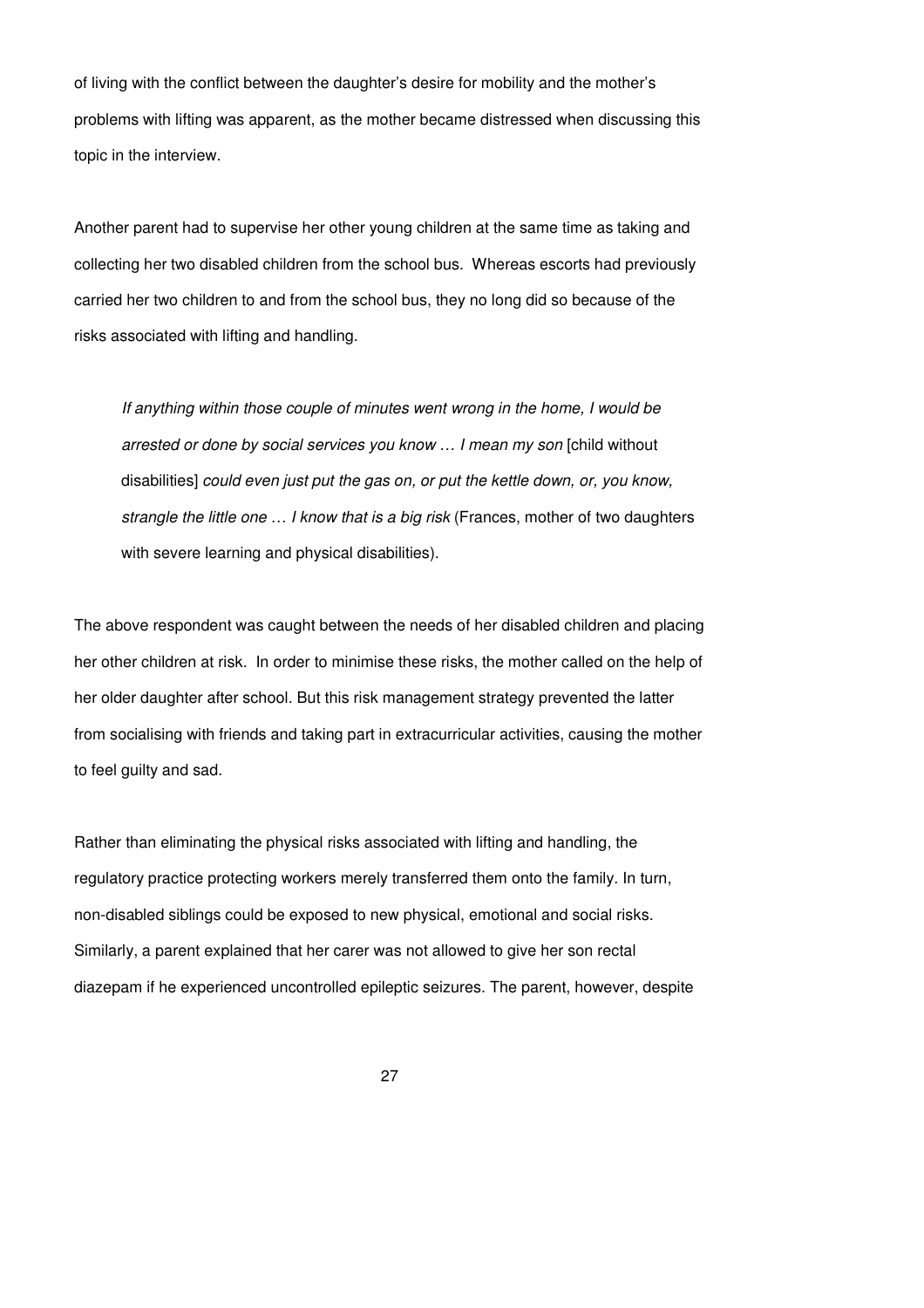being untrained, was allowed to administer the life-saving medication her son needed. She felt that it was unfair to leave the carer alone with her son, and therefore frequently spent up to ten days at a time without leaving the house.

Delimited Responsibility

Although parents mostly took undelimited responsibility for the welfare of their child with severe learning disabilities, exceptions require careful consideration. Some parents did rely on carers whom they had learned to trust through long acquaintance, and who knew their child well.

I've got a carer I really, really like now, I've had for years, and I'll pay her out of my own money sometimes. And I just think she's fantastic. She knows her every single move. (Shannon, mother of a daughter with severe learning and physical disabilities).

Willingness to share responsibility was mediated by trust in the secondary carer in this and other cases. In order to earn such trust, the other carer needed to have built up detailed personal knowledge about a child.

Parents sometimes delimited zones of responsibility because they felt that the requirements of medical or other unpleasant procedures conflicted with their mothering role.

It used to take two people to hold her down while she had her blood tests … They were quite surprised when I refused to be party to this holding my daughter down thing. It was, like, 'Well, we've only got the school nurse'. And I was, like, 'I'm sorry,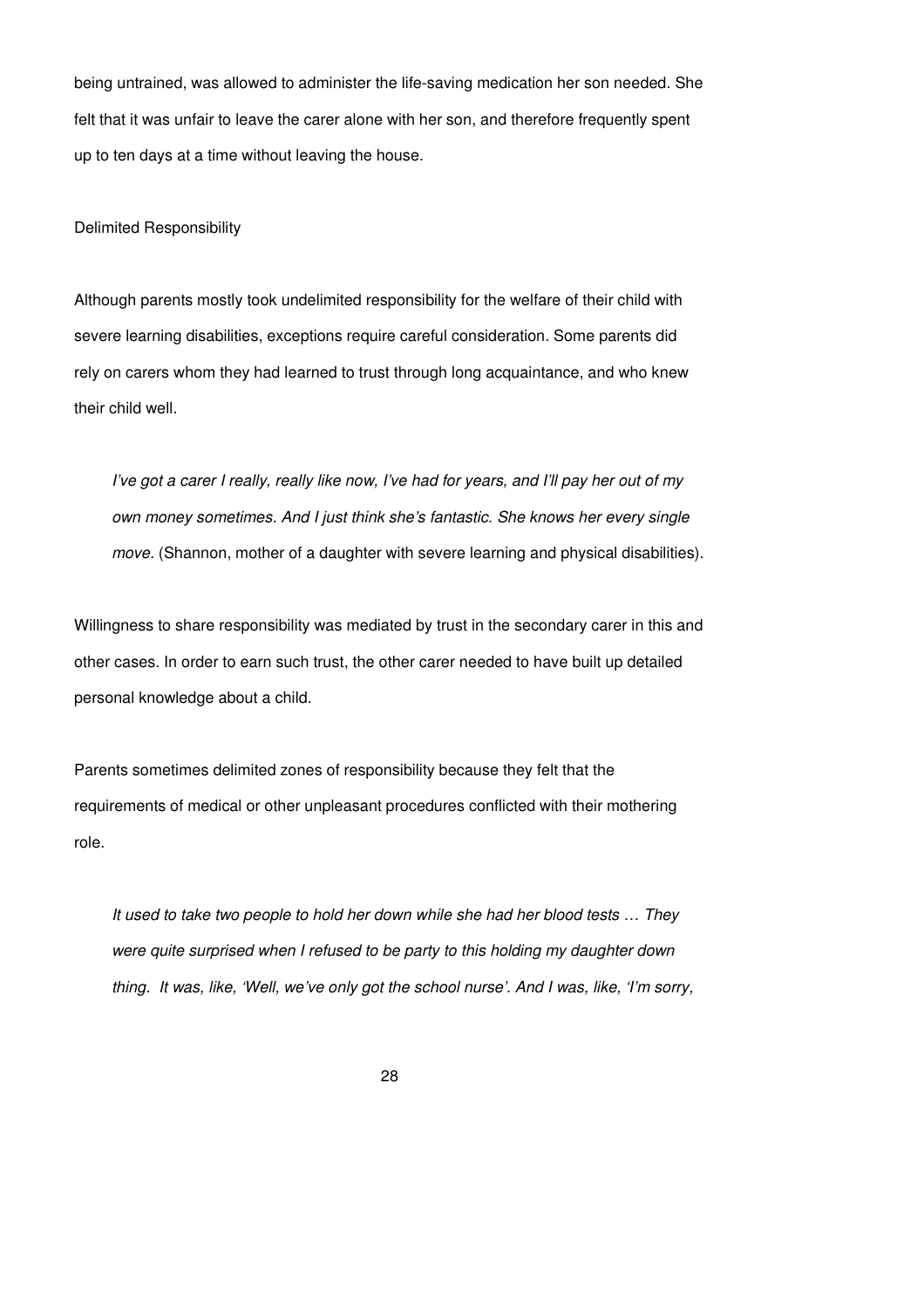but I don't actually want to collude with that which she sees as being painful. I will be there and give her a cuddle afterwards, but I am not pinning my daughter down' … There is an expectation that you will do those things because you are there (Melissa, mother of 19 year old daughter with severe learning disabilities)

Unusually, this mother felt able to fend off the expectation that she would assist with her daughter's medical care, excluding the necessary infliction of pain from her parental remit. Others accepted help only because they felt that they could not manage on their own.

Before I used to refuse to have carers … But recently I have to get carer due to own ill health … I refuse to give my son to go to their place. Only the carer come to my house. I don't trust them to take my son out of the house, just in the house (Ingrid, mother of son with severe learning and physical disabilities from research advisory group who attended one of the focus groups).

This parent's limited and reluctant use of services was driven by her lack of 'trust' in other carers who might put her child at risk. Our final quotation powerfully evokes the 'responsibilisation' thesis and its ramifications.

In hospital I do everything for him, but we need to learn to let someone else to be responsible because otherwise they use us. If they think we take all the blame, all the responsibility, they see a different way. The people who pay the carers they say, 'Okay, the parent is responsible. We can just send anyone.' … If they know they are going to get responsibility they will have to think twice if they are going to get somebody to do that. You need to let go to teach them something (Trudie, mother of a son with severe disabilities).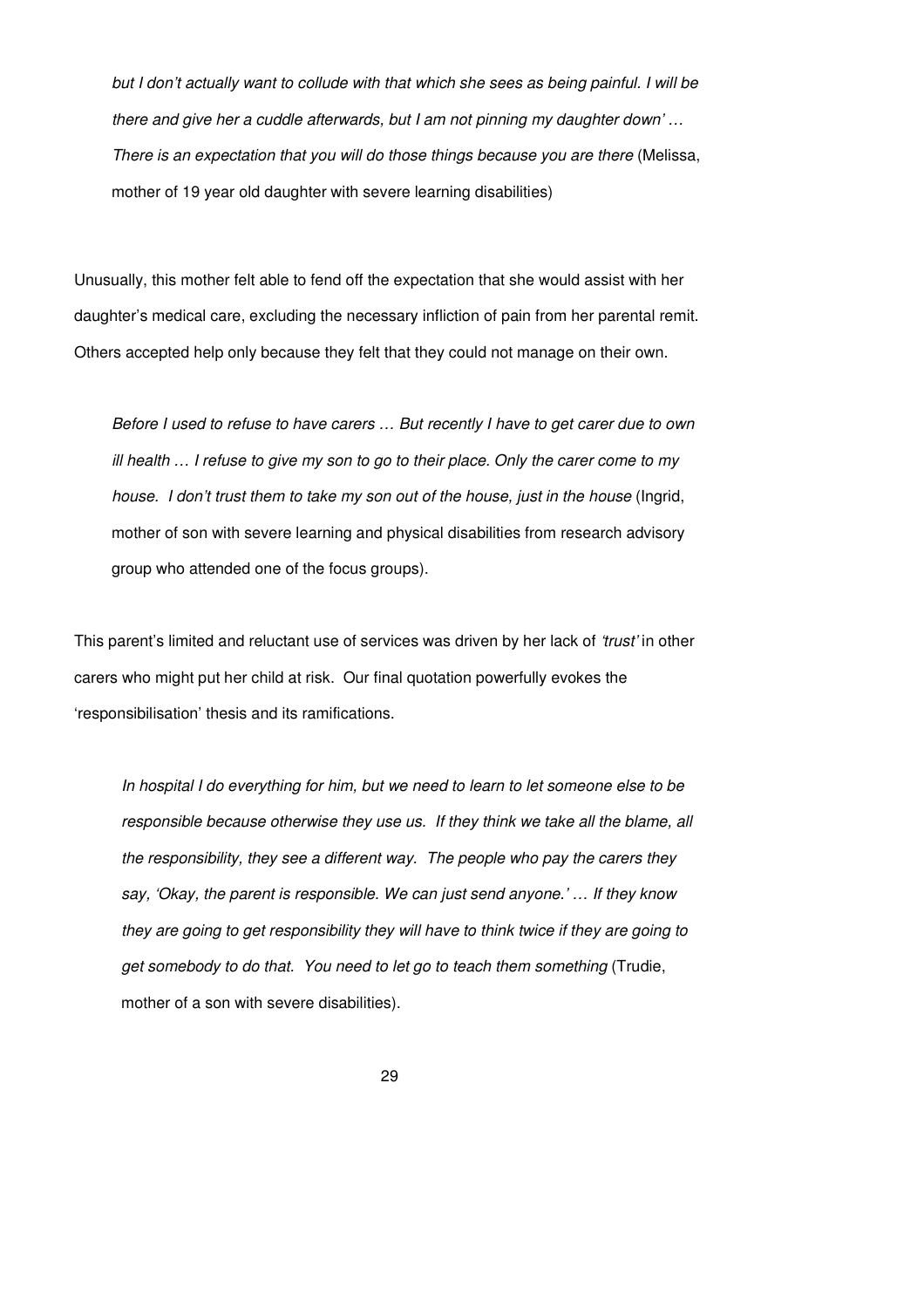This respondent limited her own responsibility in order to avoid contributing to a process in which her parental devotion would unintentionally facilitate withdrawal of paid caring resources. Her action, unusually, was oriented towards the wider political agenda in which responsibility is allocated and owned.

#### **DISCUSSION**

Relatively little research into the lives of people with severe learning disabilities and their carers has been undertaken, perhaps because the former comprise a small proportion of the population of people with learning disabilities, and because their perspectives are difficult to investigate. As noted in the Introduction, most extant research has adopted an epidemiological approach, documenting the substantial absolute and relative levels of risk facing these children. The present paper has focused on parental risk management for children with severe learning disabilities living at home. These families are worth careful consideration because of the seriousness and complexity of the difficulties which they face. Moreover, medical advances will lead to ever more children with severe learning disabilities surviving for longer, increasing the number of families affected.

The research discussed in the present paper is affected by the usual limitations of qualitative methodologies. Sample representativeness should not be assumed. For example, more highly motivated parents may have been overrepresented. Qualitative interviews lend themselves to the relating of anecdotes, potentially overemphasising poor practice. The depiction of service deficiencies in the present paper should not obscure the many examples of good provision also discussed. Although qualitative research offers only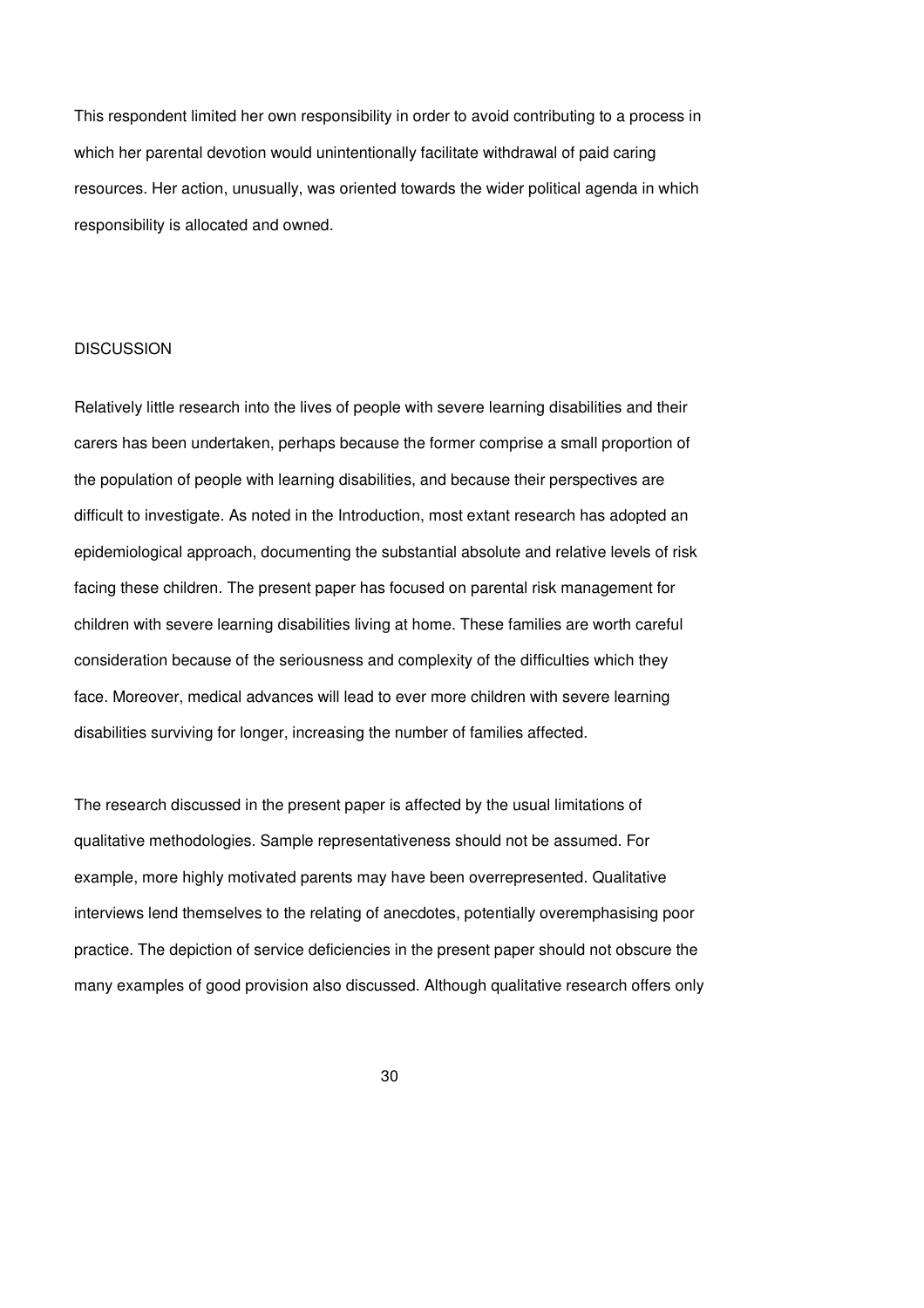weak generalisation, it can illustrate complex social processes in rich detail. The present research documents caring and risk management problems faced by parents, mostly mothers, which the rest of the population, including service providers, have never experienced and can scarcely imagine.

Our starting point for understanding carers' experiences was that many viewed their role as a positive vocation, rather than seeing themselves as managing an adverse event. This stance undermines, however unintentionally, the taken-for-granted values of Western medicine, and implicitly challenges a wider culture which emphasises beauty, intelligence and achievement. Caring for children with severe learning disabilities also challenged implicit assumptions about the normal life course, as when parents treasured the shortened time available to a child with a life-limiting condition, or were concerned about who would care for a permanently dependent child after they died.

Parents also saw their child as vulnerable to a range of unacceptable risks, a belief validated by the epidemiological evidence. Their sense of vocation and protectiveness mutually reinforced each other, pulling them towards the safety pole of the universal autonomy versus safety risk management dilemma. However, a few parents did value increasing their child's autonomy within the radically shifted scale of possibility, on the grounds that their child would have to cope without them after their death, or that safety constraints such as mobility restrictions were too damaging to the child's quality of life.

When parents did share caring responsibilities with others, they often retained risk ownership, supervising or auditing the activities of other carers. In consequence, their opportunities to take breaks from the physical and emotional labour of caring were seriously limited. Moreover, their protective approach caused some parents to abandon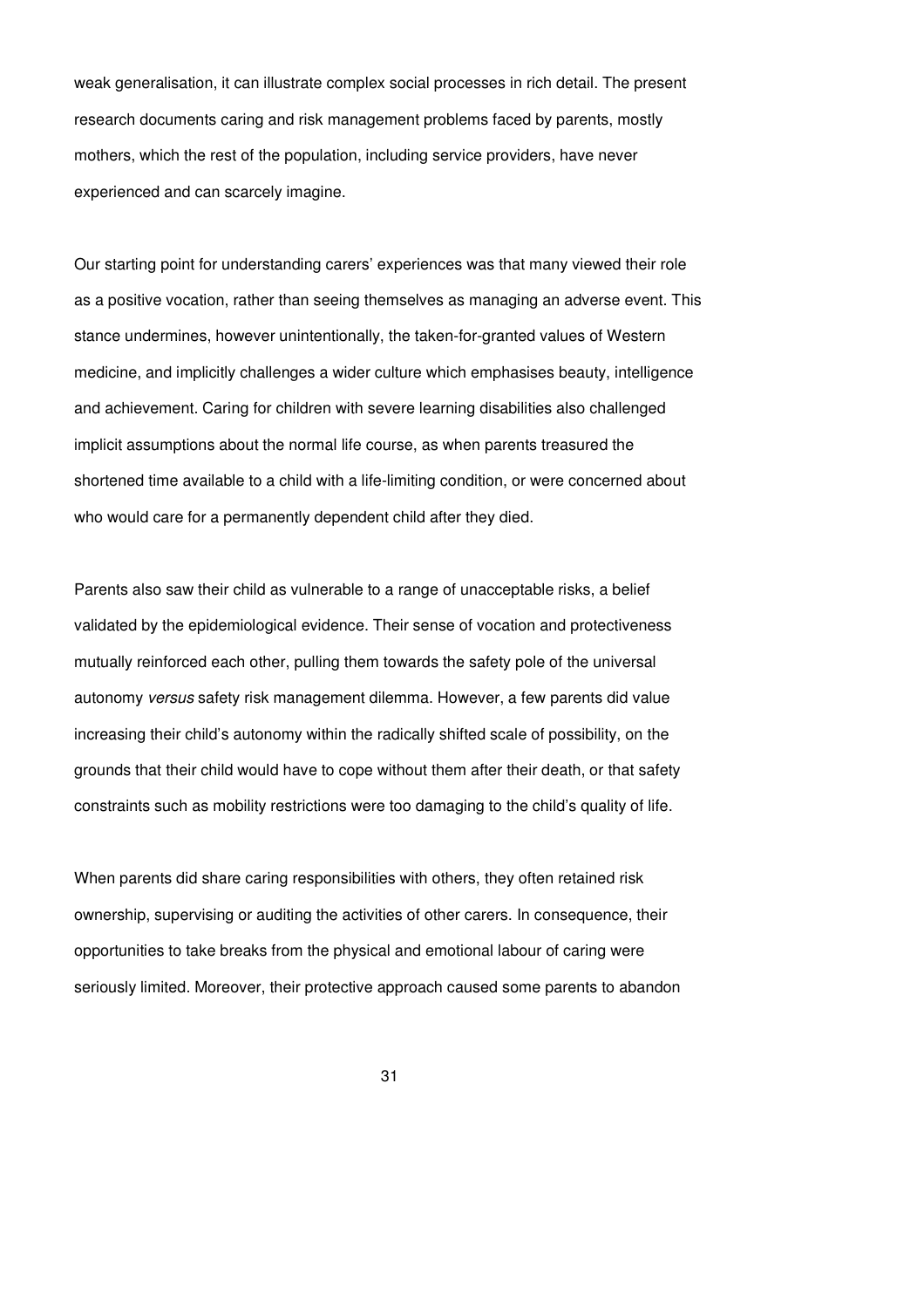sources of support immediately if they were found wanting. Although understandable in view of the potential for harm to their child from even a single adverse event, this risk management strategy prevented parents from testing out the representativeness of poor practice. A single bad experience could thereby block access to urgently needed sources of support. This process exemplifies a type of prevention paradox in which the adoption of an avoidance strategy removes the inductive evidence which might demonstrate that it was unnecessary. Despite such concerns, parents sometimes felt reluctantly compelled to accept support which they lacked confidence in simply because nothing better was available, and they could not cope without it. In contrast, parents could value care received from persons with whom they had built up a trusting relationship, and who understood the particular needs of their child. Thus, the relationship between devotion and risk management was mediated by variations in trust, the bestowal of which required long-term proof of commitment and demonstrable idiographic knowledge of the child.

As suggested in the Introduction, these parents' experiences can be understood in relation to the related concepts of individualisation (Beck, 1992) and responsibilisation (Rose, 1999) the farther limits of which they illuminate. These two rather clumsy terms usefully reference two complementary processes: the hollowing out of the welfare state in response to global economic pressure; and the attribution of moral responsibility to families for meeting the needs of people with long-term disabilities. Families, almost invariably women, may take on demanding and enduring care duties in the absence of alternatives, and are expected to feel an obligation to do so. They did not consider state care as an alternative. It was absent from the current ecology of care, and would probably have been rejected if it had been considered as an option. Parents accepted and embraced undelimited responsibility for the care of their child.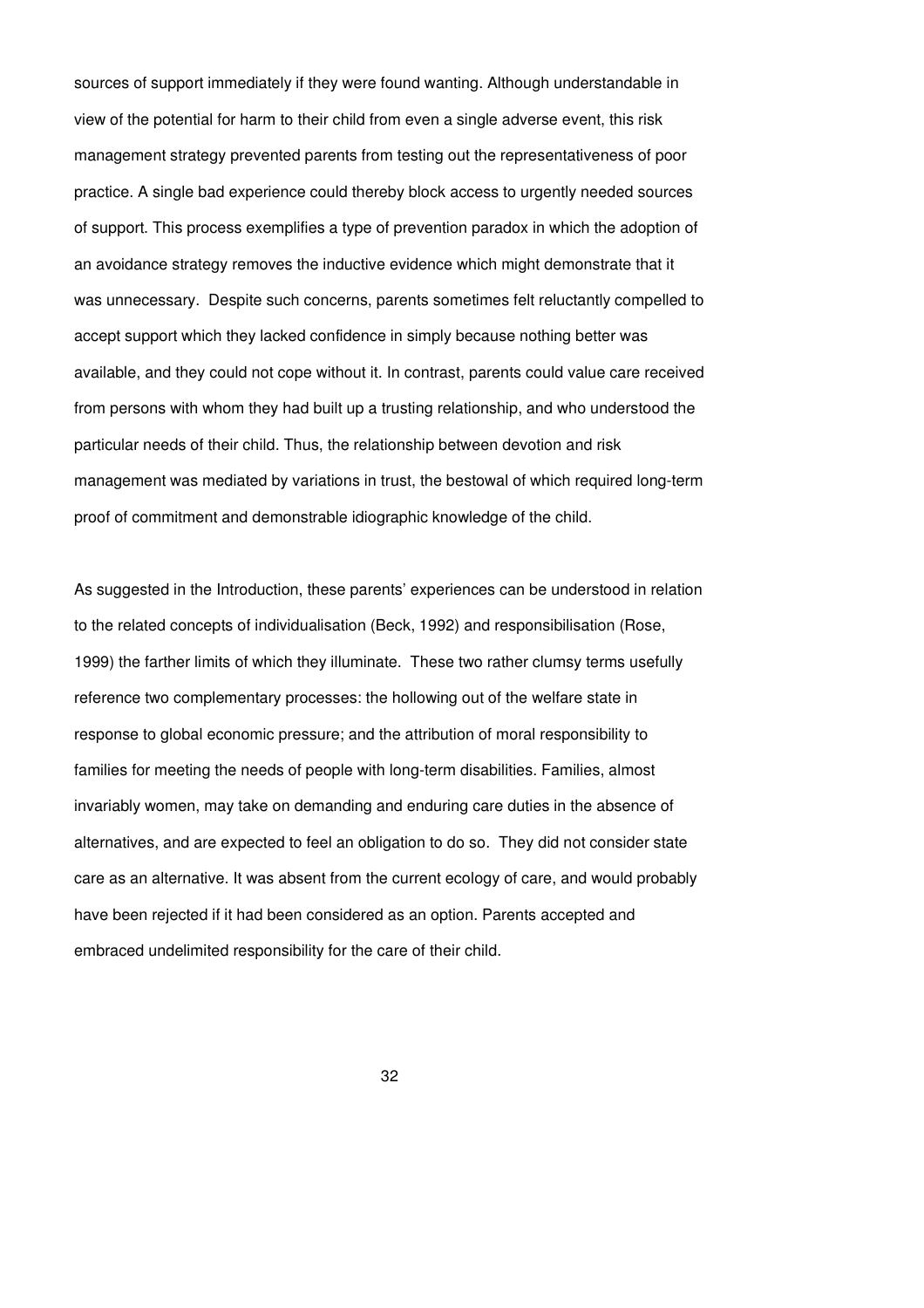These processes of individualisation and responsibilisation were intensified by an unintended consequence of another recent societal shift, the strengthening of the risk regulatory control over the world of work (Power, 2007). Excluded risks such as lifting and handling older, heavy children and providing routine medical interventions outside the healthcare environment were simply shifted onto parents, *faute de mieux*. Unlike commercial companies which can simply go into administration when risks which they have bought from the state prove unprofitable, parents would find such shedding of responsibility unthinkable. They retained risk ownership, reluctantly accepting consequent risks such as personal injury or being forced to leave other young children unsupervised.

#### **CONCLUSION**

The research outlined in this paper has explored parental risk management for children with severe learning disabilities and other serious health problems in relation to the emergent core category of undelimited responsibility and the associated themes of trust and managing the autonomy versus safety balance. The research suggests that a number of difficult risk-related issues need to be addressed in order to improve the fitness for purpose of support services for children with severe learning disabilities and their parents. Firstly, the increasing regulation of organisational safety, designed to reduce the risk of litigation and to protect employees, has had the unintended consequence of privatising health risks which must then be taken up, if at all, by parents. The consequent risk management issues have received little consideration. Secondly, parents often feel that their expert, idiographic understanding of their particular child, and general, nomothetic knowledge about complex and unusual medical conditions are discounted. Their accounts suggest that professionals, constrained by power relations such as medical dominance, may try to impose general rules which should not be applied to a particular child because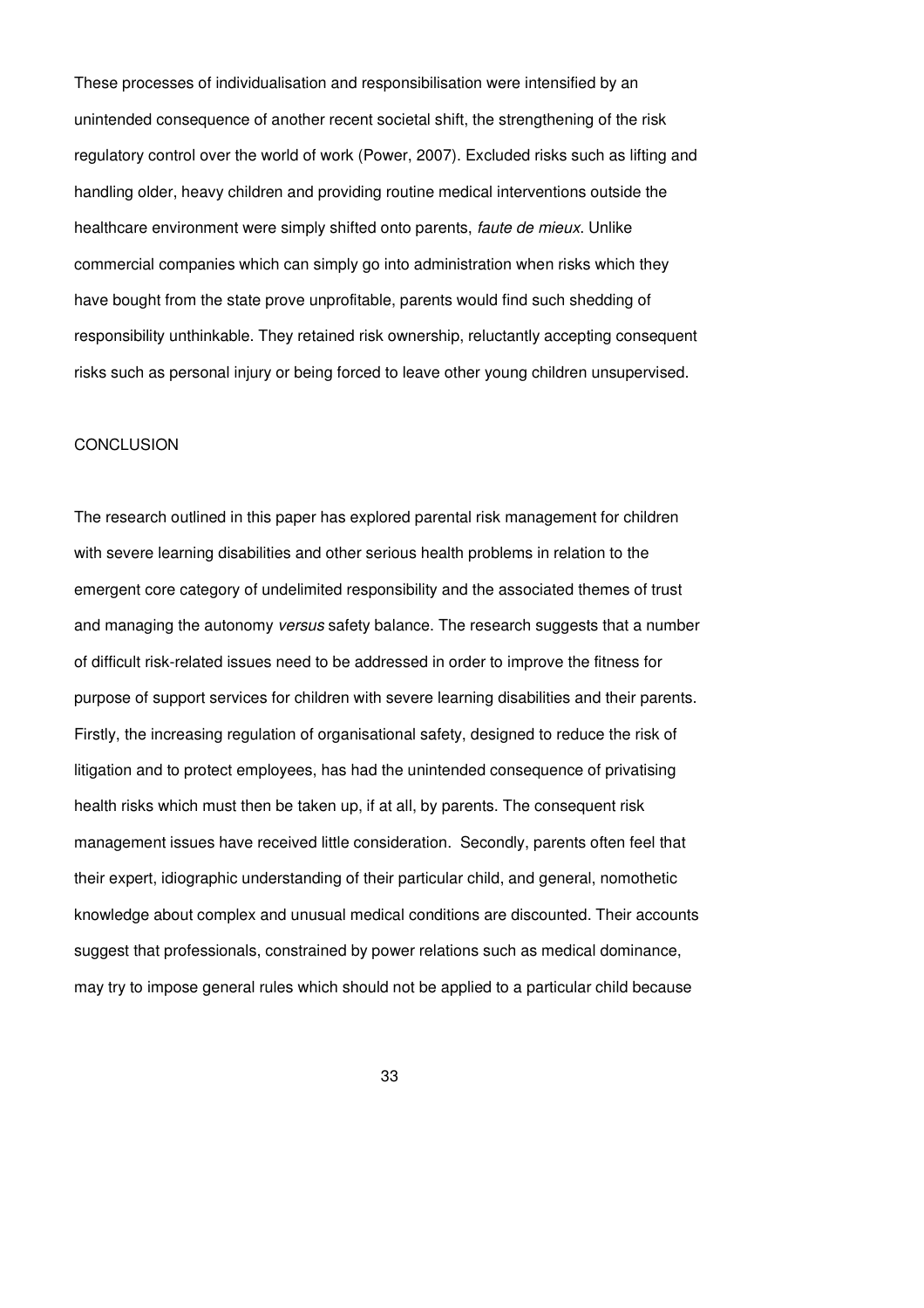of their condition. Thirdly, parental concerns, well-founded in epidemiological evidence,

that their child might be abused or accidentally injured by carers, need to be addressed.

### References

Alaszewski, A. AND Alaszewski, H. (2002) Towards the creative management of risk perceptions, practices and policies, **British Journal of Learning Disabilities**, 30, pp. 56- 62.

Alaszewski, A. AND Manthorpe, J. (1998) Welfare agencies and risk: the missing link? **Health and Social Care in the Community,** 6,1, pp. 4-15.

Beck, U. (1992) **Risk society: Towards a new modernity** (London, Sage).

Beck, U. (2000) Forward. In **S. Allan, B. Allan and C. Carter (eds.) Environmental Risks and the Media.** (London, Routledge).

Beresford, B. A. (1994) Resources and strategies: how parents cope with the care of a disabled child, **Journal of Child Psychology and Psychiatry**, 35,1, pp. 171-209.

Black R.B. (1979) The effects of diagnostic uncertainty and available options on perceptions of risk. **Birth Defects: Original Articles Series**, 15, 341-354.

Briggs, F. (1995) **Developing Personal Safety Skills** (London, Jessica Kingsley).

Burke, P. AND Cigno, K. (2000) **Learning Disabilities in Children** (Oxford, Blackwell Science).

Cooke, P. AND Standen P, J. (2002) Abuse and Disabled Children: Hidden Needs ...? **Child Abuse Review**, 11, pp. 1-18.

Cross, M. (1998) **Proud Child - Safer Child: A Handbook for parents and Carers of Disabled Children** (London, Women's Press).

Crosse, S. B., Kaye, E. AND Ratnofsky, A. C. (1993) **A Report on the Maltreatment of Children with Disabilities** (Washington DC, National Center on Child Abuse and Neglect).

Douglas, M. (1966) **Purity and Danger: Conceptions of Pollution and Taboo** (London, Routledge and Keegan Paul).

French, S., Reynolds, F. AND Swain, J. (2001) **Practical Research. A Guide for Therapists** 2nd Ed (Oxford, Butterworth-Heinemann).

FUREDI, F. (2001) **Paranoid Parenting** (London, Penguin Books).

Hall, D. (1997) Child development teams: are they fulfilling their purpose? **Child Care, Health and Development**, 23,1, pp. 87-99.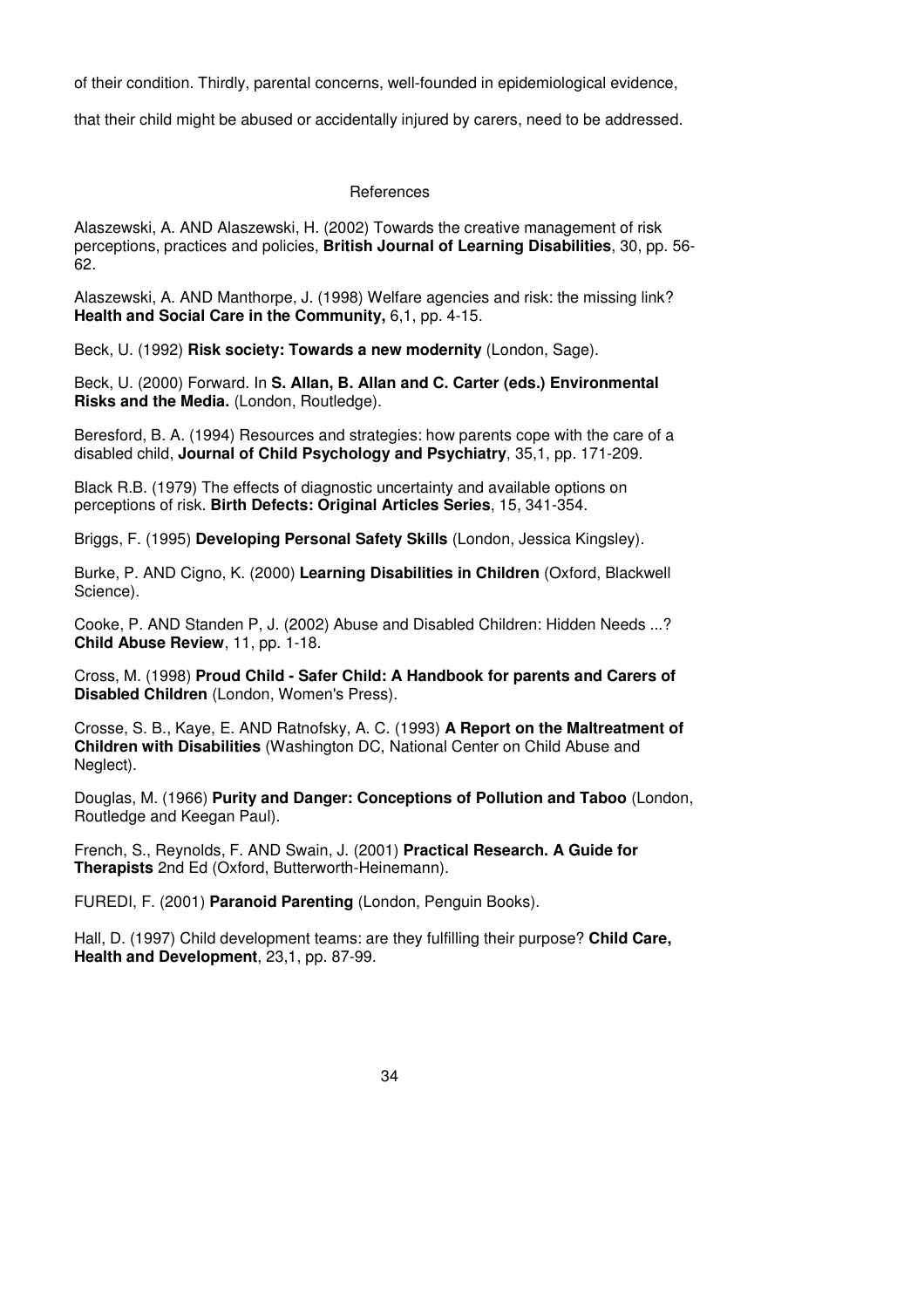Heyman B. and Davies J. (2006) The tension between autonomy and safety in nursing adults with learning disabilities. In P. Godin (Ed.) **Risk and Nursing Practice.**  (Basingstoke, Palgrave.)

Jenkins N.E. (2006) 'You can't wrap them up in cotton wool!' Constructing risk in young people's access to outdoor play. **Health, Risk & Society**, 8, pp. 379–393.

Kelley, P., Hood, S. AND Mayall, B. (1998) Children, parents and risk, **Health and Social Care in the Community**, 6,1, pp. 16-24.

Kirk, S. AND Glendinning, C. (1998) Trends in community care and patient participation: implications for the roles of informal carers and community nurses in the United Kingdom, **Journal of Advanced Nursing**, 28,2, pp. 370-381.

McGuigan, J. (2006) Culture and risk. In G. Mythen AND S. Walklate, **Beyond the Risk Society: Critical Reflections on Risk and Human Security**. (Maidenhead, Open University Press).

McKeever, P. T. (1991) **Mothering Chronically-Ill, technology-Dependent Children: An Analysis Using Critical Theory,** Unpublished doctoral dissertation. (Ontario, York University).

Morris, J. (1999) Disabled Children, Child Protection Systems and the Children Act 1989, **Child Abuse Review**, 8, pp 91-108.

Morse, J. AND Field, P. (1996) **Nursing Research. The application of qualitative approaches** 2nd Ed (Cheltenham, Nelson Thornes Ltd).

NSPCC. (2003) **It Doesn't Happen to Disabled Children. Child Protection and Disabled Children** (London, NSPCC).

Oswin, M. (1978) **Children living on long-stay hospitals** (London, Spastics International Medical Publications).

Power M. (2007) **Organized Uncertainty: Designing a World of Risk Management.** (Oxford, Oxford University Press).

Rose, N. (1999) **Powers of Freedom: Reframing Political Thought**. (Cambridge, Cambridge University Press)

Sellars, C. (2002) **Risk Assessment in People with Learning Disabilities** (Oxford, BPS Blackwell).

Sherrard, J., Tonge, B. J. AND Ozanne-Smith, J. (2001) Injury in young people with intellectual disability: descriptive epidemiology, **Injury Prevention**, 7,1, pp. 56-61.

Spencer, N., Devereux, E., Wallace, A., Sundrum, R., Shenoy, M., Bacchus , C. AND Logan, S. (2005) Disabling conditions and registration for child abuse and neglect: a population-based study, **Pediatrics**,116, 3, pp. 609-613.

Strauss, A. AND Corbin, J. (1998) **Basics of Qualitative Research. Techniques and Procedures for developing grounded theory** 2nd Ed (London, Sage).